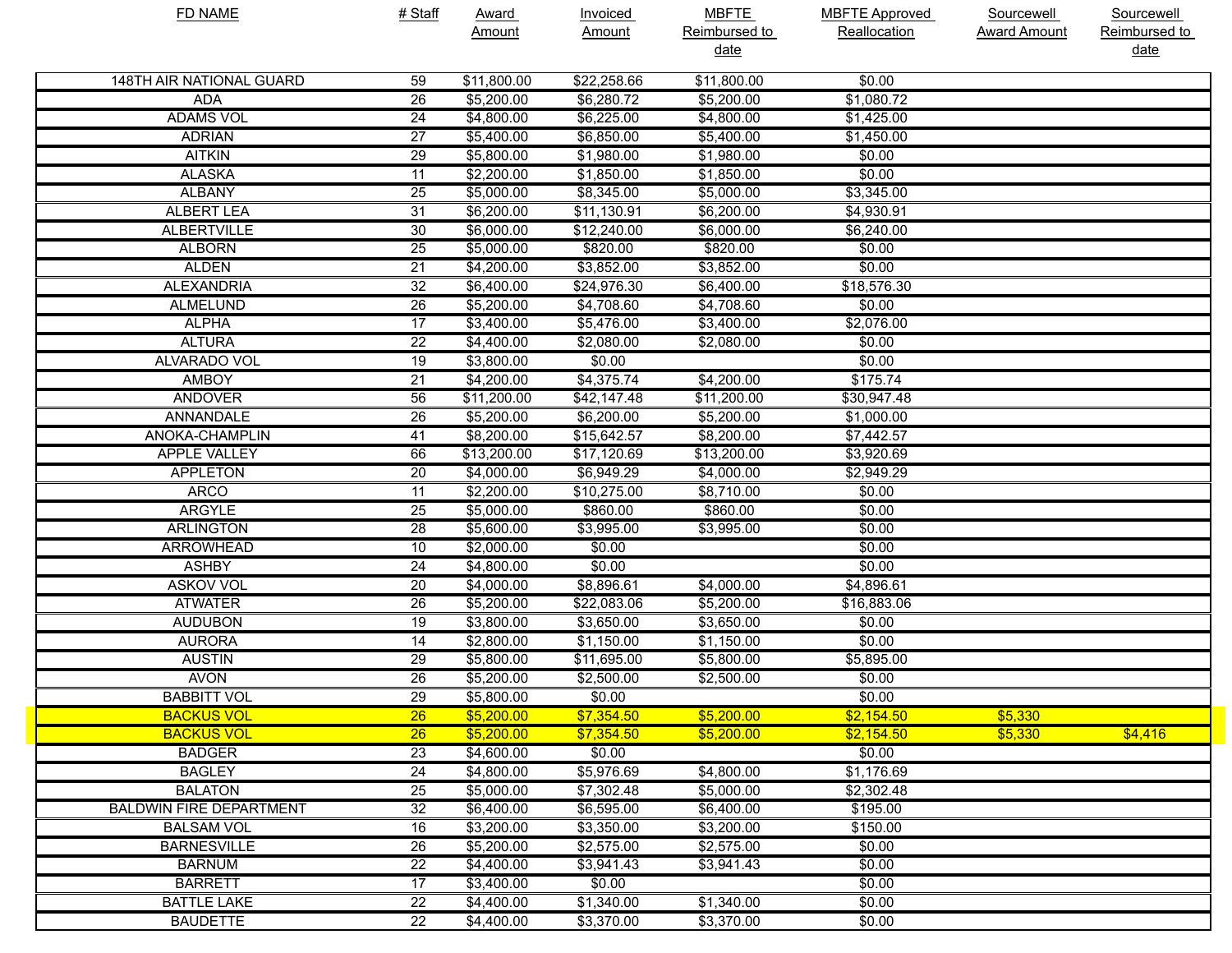| <b>FD NAME</b>                  | # Staff         | <b>Award</b> | Invoiced      | <b>MBFTE</b>  | <b>MBFTE Approved</b> | Sourcewell          | Sourcewell    |
|---------------------------------|-----------------|--------------|---------------|---------------|-----------------------|---------------------|---------------|
|                                 |                 | Amount       | <b>Amount</b> | Reimbursed to | <b>Reallocation</b>   | <b>Award Amount</b> | Reimbursed to |
|                                 |                 |              |               | <u>date</u>   |                       |                     | <u>date</u>   |
| <b>BAYPORT</b>                  | 23              | \$4,600.00   | \$4,563.41    | \$4,563.41    | \$0.00                |                     |               |
| <b>BEAR CREEK</b>               | 10              | \$2,000.00   | \$0.00        |               | \$0.00                |                     |               |
| <b>BEARDSLEY</b>                | 20              | \$4,000.00   | \$1,600.00    | \$1,600.00    | \$0.00                |                     |               |
| <b>BEARVILLE TWP</b>            | 11              | \$2,200.00   | \$0.00        |               | \$0.00                |                     |               |
| <b>BEAVER CREEK</b>             | 16              | \$3,200.00   | \$0.00        |               | \$0.00                |                     |               |
| <b>BECKER VOL</b>               | 36              | \$7,200.00   | \$2,000.00    | \$2,000.00    | \$0.00                |                     |               |
| <b>BELGRADE</b>                 | 25              | \$5,000.00   | \$0.00        |               | \$0.00                |                     |               |
| <b>BELLE PLAINE</b>             | 30              | \$6,000.00   | \$12,906.60   | \$6,000.00    | \$6,906.60            |                     |               |
| <b>BELLINGHAM</b>               | 20              | \$4,000.00   | \$3,610.00    | \$3,610.00    | \$0.00                |                     |               |
| <b>BELTRAMI</b>                 | 24              | \$4,800.00   | \$5,722.60    | \$4,800.00    | \$922.60              |                     |               |
| <b>BELVIEW</b>                  | 21              | \$4,200.00   | \$0.00        |               | \$0.00                |                     |               |
| <b>BEMIDJI</b>                  | 53              | \$10,600.00  | \$30,347.50   | \$10,600.00   | \$19,747.50           |                     |               |
| <b>BENSON</b>                   | 34              | \$6,800.00   | \$4,250.00    | \$4,250.00    | \$0.00                |                     |               |
| <b>BERTHA</b>                   | 14              | \$2,800.00   | \$6,600.00    | \$2,800.00    | \$3,800.00            | \$2,870             |               |
| <b>BERTHA</b>                   | 14              | \$2,800.00   | \$6,600.00    | \$2,800.00    | \$3,800.00            | \$2,870             | \$2,576       |
| <b>BETHEL</b>                   | 9               | \$1,800.00   | \$0.00        |               | \$0.00                |                     |               |
| <b>BIG FALLS</b>                | $\overline{13}$ | \$2,600.00   | \$261.00      | \$261.00      | \$0.00                |                     |               |
| <b>BIG LAKE</b>                 | $\overline{29}$ | \$5,800.00   | \$1,500.00    | \$1,500.00    | \$0.00                |                     |               |
| <b>BIGELOW</b>                  | $\overline{21}$ | \$4,200.00   | \$0.00        |               | \$0.00                |                     |               |
| <b>BIGFORK VOL</b>              | 16              | \$3,200.00   | \$2,900.00    | \$2,900.00    | \$0.00                |                     |               |
| <b>BIRCHDALE RURAL</b>          | 14              | \$2,800.00   | \$0.00        |               | \$0.00                |                     |               |
| <b>BIRD ISLAND</b>              | 20              | \$4,000.00   | \$1,760.00    | \$1,760.00    | \$0.00                |                     |               |
| <b>BIWABIK TWP VOL</b>          | 21              | \$4,200.00   | \$2,440.00    | \$2,440.00    | \$0.00                |                     |               |
| <b>BIWABIK VOL</b>              | 20              | \$4,000.00   | \$15,995.73   | \$4,000.00    | \$11,995.73           |                     |               |
| <b>BLACKDUCK</b>                | 23              | \$4,600.00   | \$0.00        |               | \$0.00                |                     |               |
| <b>BLACKHOOF</b>                | 19              | \$3,800.00   | \$4,588.56    | \$3,800.00    | \$788.56              |                     |               |
| <b>BLOMKEST</b>                 | 10              | \$2,000.00   | \$6,770.00    | \$2,000.00    | \$4,770.00            |                     |               |
| <b>BLOOMING PRAIRIE</b>         | 28              | \$5,600.00   | \$1,400.00    | \$1,400.00    | \$0.00                |                     |               |
| <b>BLOOMINGTON</b>              | 119             | \$23,800.00  | \$87,958.78   | \$23,800.00   | \$64,158.78           |                     |               |
| <b>BLUE EARTH</b>               | 31              | \$6,200.00   | \$6,600.00    | \$6,200.00    | \$400.00              |                     |               |
| <b>BLUFFTON</b>                 | 14              | \$2,800.00   | \$2,650.00    | \$2,650.00    | \$0.00                |                     |               |
| <b>BOIS FORTE VOL</b>           | 12              | \$2,400.00   | \$0.00        |               | \$0.00                |                     |               |
| <b>BOWLUS</b>                   | $\overline{21}$ | \$4,200.00   | \$5,483.89    | \$4,200.00    | \$1,283.89            | \$4,305             |               |
| <b>BOWLUS</b>                   | 21              | \$4,200.00   | \$5,483.89    | \$4,200.00    | \$1,283.89            | \$4,305             | \$4,048       |
| <b>BOYD</b>                     | 21              | \$4,200.00   | \$1,485.00    | \$1,485.00    | \$0.00                |                     |               |
| <b>BRAHAM</b>                   | 13              | \$2,600.00   | \$1,245.00    | \$1,245.00    | \$0.00                |                     |               |
| <b>BRAINERD CITY</b>            | 37              | \$7,400.00   | \$11,630.00   | \$7,400.00    | \$4,230.00            | \$7,585             |               |
| <b>BRAINERD CITY</b>            | 37              | \$7,400.00   | \$11,630.00   | \$7,400.00    | \$4,230.00            | \$7,585             | \$6,992       |
| <b>BRAINERD LAKES REG AIRPT</b> | $\overline{4}$  | \$800.00     | \$5,380.00    | \$800.00      | \$4,580.00            | \$820               | \$736         |
| <b>BRAINERD LAKES REG AIRPT</b> | $\overline{4}$  | \$800.00     | \$5,380.00    | \$800.00      | \$4,580.00            | \$820               |               |
| <b>BRANDON</b>                  | 23              | \$4,600.00   | \$6,765.00    | \$4,600.00    | \$2,165.00            |                     |               |
| <b>BRECKENRIDGE</b>             | 26              | \$5,200.00   | \$0.00        |               | \$0.00                |                     |               |
| <b>BREITUNG</b>                 | 15              | \$3,000.00   | \$1,000.00    | \$1,000.00    | \$0.00                |                     |               |
| <b>BREWSTER</b>                 | 23              | \$4,600.00   | \$9,585.17    | \$4,600.00    | \$4,985.17            |                     |               |
| <b>BRICELYN</b>                 | 26              | \$5,200.00   | \$1,600.00    | \$1,600.00    | \$0.00                |                     |               |
| <b>BRIMSON AREA VOL</b>         | 14              | \$2,800.00   | \$3,655.00    | \$2,800.00    | \$855.00              |                     |               |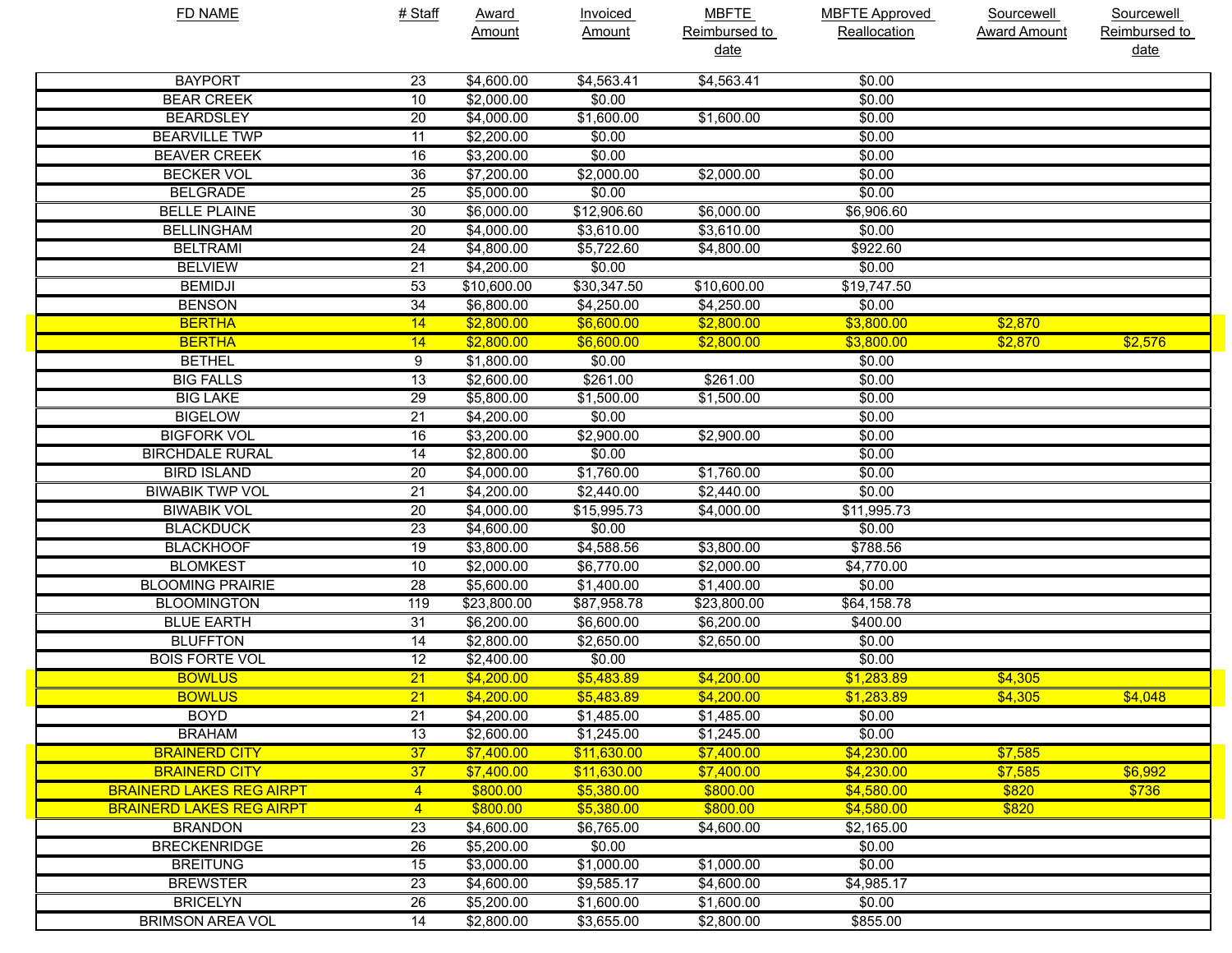| <b>FD NAME</b>                      | # Staff         | <b>Award</b> | <b>Invoiced</b> | <b>MBFTE</b>      | <b>MBFTE Approved</b> | Sourcewell          | Sourcewell    |
|-------------------------------------|-----------------|--------------|-----------------|-------------------|-----------------------|---------------------|---------------|
|                                     |                 | Amount       | <u>Amount</u>   | Reimbursed to     | Reallocation          | <b>Award Amount</b> | Reimbursed to |
|                                     |                 |              |                 | <u>date</u>       |                       |                     | <u>date</u>   |
| <b>BROOK PARK</b>                   | 20              | \$4,000.00   | \$0.00          |                   | \$0.00                |                     |               |
| <b>BROOKLYN CENTER</b>              | 31              | \$6,200.00   | \$43,403.50     | \$6,200.00        | \$37,203.50           |                     |               |
| <b>BROOKLYN PARK</b>                | 37              | \$7,400.00   | \$109,688.01    | \$8,050.00        | \$101,638.01          |                     |               |
| <b>BROOTEN</b>                      | $\overline{22}$ | \$4,400.00   | \$4,100.00      | \$4,100.00        | \$0.00                |                     |               |
| <b>BROWERVILLE</b>                  | $\overline{23}$ | \$4,600.00   | \$6,210.00      | \$4,600.00        | \$1,610.00            | \$4,715             | \$588         |
| <b>BROWERVILLE</b>                  | $\overline{23}$ | \$4,600.00   | \$6,210.00      | \$4,600.00        | \$1,610.00            | \$4,715             | \$3,460       |
| <b>BROWNS VALLEY</b>                | 22              | \$4,400.00   | \$3,110.00      | \$3,110.00        | \$0.00                |                     |               |
| <b>BROWNSDALE</b>                   | 20              | \$4,000.00   | \$4,500.00      | \$4,000.00        | \$500.00              |                     |               |
| <b>BROWNSVILLE</b>                  | 15              | \$3,000.00   | \$0.00          |                   | \$0.00                |                     |               |
| <b>BROWNTON VOL</b>                 | $\overline{27}$ | \$5,400.00   | \$4,379.40      | \$4,379.40        | \$0.00                |                     |               |
| <b>BRUNO</b>                        | 16              | \$3,200.00   | \$0.00          |                   | \$0.00                |                     |               |
| <b>BUFFALO</b>                      | 33              | \$6,600.00   | \$8,050.00      | \$6,600.00        | \$1,450.00            |                     |               |
| <b>BUFFALO LAKE</b>                 | 23              | \$4,600.00   | \$0.00          |                   | \$0.00                |                     |               |
| <b>BUHL VOL</b>                     | 15              | \$3,000.00   | \$3,207.58      | \$3,000.00        | \$207.58              |                     |               |
| <b>BURNSVILLE</b>                   | 45              | \$9,000.00   | \$19,605.28     | \$9,000.00        | \$10,605.28           |                     |               |
| <b>BUTTERFIELD</b>                  | 20              | \$4,000.00   | \$0.00          |                   | \$0.00                |                     |               |
| BUYCK COMMUNITY FIRE PROTECTION INC | 15              | \$3,000.00   | \$3,560.00      | \$3,000.00        | \$560.00              |                     |               |
| <b>BYRON</b>                        | 30              | \$6,000.00   | \$3,205.00      | \$3,205.00        | \$0.00                |                     |               |
| <b>CALEDONIA</b>                    | $\overline{29}$ | \$5,800.00   | \$4,320.00      | \$4,320.00        | \$0.00                |                     |               |
| CALLAWAY                            | $\overline{17}$ | \$3,400.00   | \$0.00          |                   | \$0.00                |                     |               |
| <b>CAMBRIDGE</b>                    | $\overline{28}$ | \$5,600.00   | \$5,150.00      | \$5,150.00        | \$0.00                |                     |               |
| <b>CAMP RIPLEY</b>                  | $\overline{20}$ | \$4,000.00   | \$7,250.00      | \$7,250.00        | \$0.00                | \$4,100             |               |
| <b>CAMP RIPLEY</b>                  | $\overline{20}$ | \$4,000.00   | \$7,250.00      | \$7,250.00        | \$0.00                | \$4,100             | \$8,679       |
| <b>CAMPBELL</b>                     | 20              | \$4,000.00   | \$0.00          |                   | \$0.00                |                     |               |
| <b>CANBY</b>                        | 25              | \$5,000.00   | \$6,710.00      | \$5,000.00        | \$1,710.00            |                     |               |
| <b>CANNON FALLS</b>                 | 30              | \$6,000.00   | \$230.00        | \$230.00          | \$0.00                |                     |               |
| <b>CANOSIA VOL</b>                  | 20              | \$4,000.00   | \$12,159.07     | $\sqrt{4,000.00}$ | \$8,159.07            |                     |               |
| <b>CANTON</b>                       | 20              | \$4,000.00   | \$0.00          |                   | \$0.00                |                     |               |
| CARLOS                              | 26              | \$5,200.00   | \$2,925.00      | \$2,925.00        | \$0.00                |                     |               |
| <b>CARLTON VOL</b>                  | 25              | \$5,000.00   | \$7,465.74      | \$5,000.00        | \$2,465.74            |                     |               |
| <b>CARSONVILLE VOL</b>              | 26              | \$5,200.00   | \$3,200.00      | \$3,200.00        | \$0.00                |                     |               |
| <b>CARVER</b>                       | 30              | \$6,000.00   | \$22,657.44     | \$6,000.00        | \$16,657.44           |                     |               |
| <b>CASS LAKE</b>                    | $\overline{22}$ | \$4,400.00   | \$5,133.38      | \$4,400.00        | \$733.38              | \$4,510             |               |
| <b>CASS LAKE</b>                    | $\overline{22}$ | \$4,400.00   | \$5,133.38      | \$4,400.00        | \$733.38              | \$4,510             | \$4,048       |
| <b>CENTENNIAL</b>                   | 32              | \$6,400.00   | \$11,093.72     | \$6,400.00        | \$4,693.72            |                     |               |
| <b>CENTER CITY</b>                  | 17              | \$3,400.00   | \$3,830.00      | \$3,400.00        | \$430.00              |                     |               |
| <b>CENTRAL LAKES VOL</b>            | 20              | \$4,000.00   | \$4,297.56      | \$4,297.56        | \$0.00                |                     |               |
| <b>CEYLON</b>                       | 17              | \$3,400.00   | \$2,580.00      | \$2,580.00        | \$0.00                |                     |               |
| <b>CHAIN OF LAKES FIRE RESCUE</b>   | 25              | \$5,000.00   | \$3,675.00      | \$3,675.00        | \$0.00                |                     |               |
| <b>CHANDLER</b>                     | 17              | \$3,400.00   | \$0.00          |                   | \$0.00                |                     |               |
| <b>CHANHASSEN</b>                   | 45              | \$9,000.00   | \$15,516.00     | \$9,000.00        | \$6,516.00            |                     |               |
| <b>CHASKA</b>                       | 45              | \$9,000.00   | \$15,644.50     | \$9,000.00        | \$6,644.50            |                     |               |
| <b>CHATFIELD</b>                    | 24              | \$4,800.00   | \$3,200.00      | \$3,200.00        | \$0.00                |                     |               |
| <b>CHERRY TWP</b>                   | 20              | \$4,000.00   | \$0.00          |                   | \$0.00                |                     |               |
| <b>CHISAGO CITY</b>                 | 22              | \$4,400.00   | \$4,000.00      | \$4,000.00        | \$0.00                |                     |               |
| <b>CHISHOLM</b>                     | 25              | \$5,000.00   | \$6,600.00      | \$5,000.00        | \$1,600.00            |                     |               |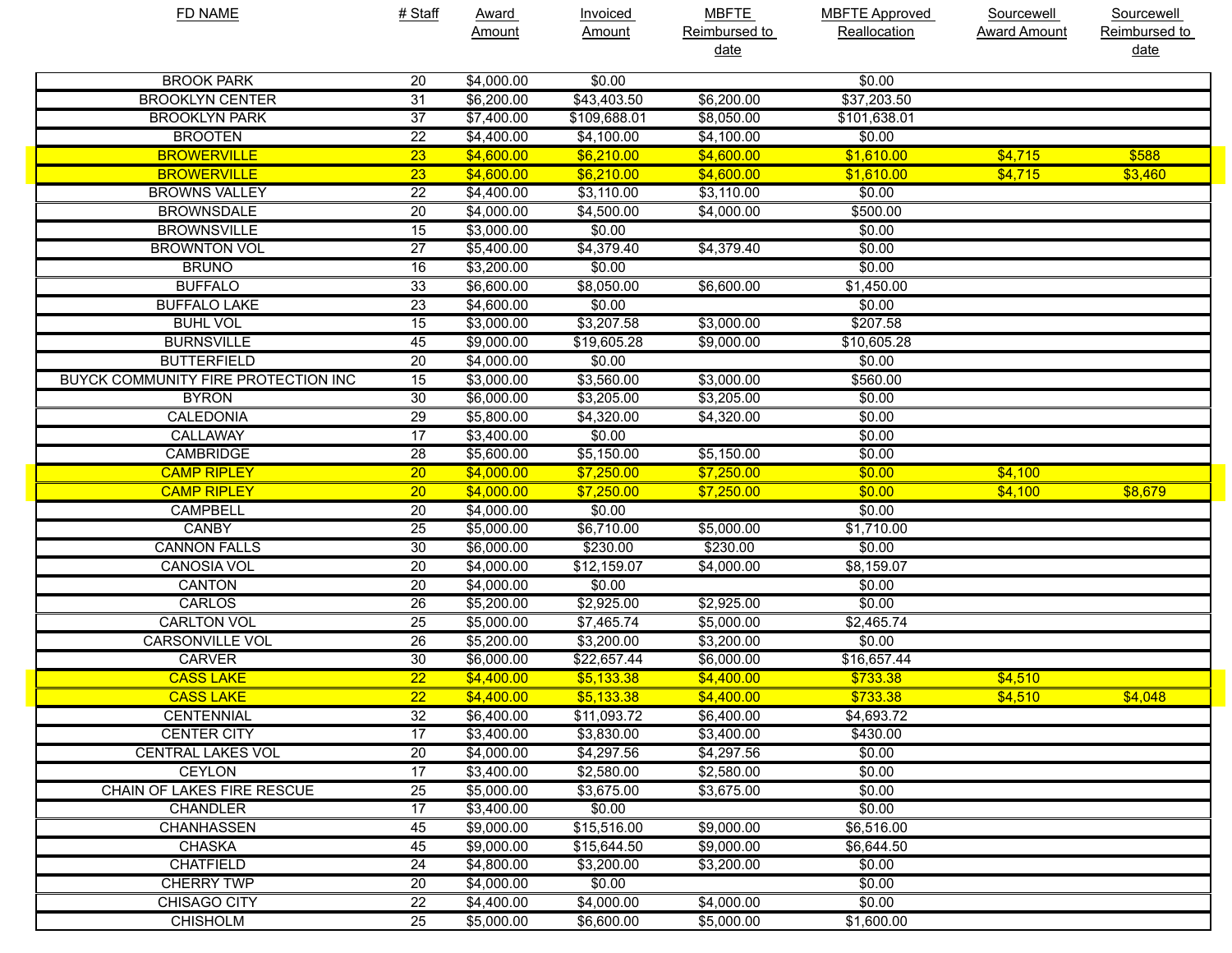| <b>FD NAME</b>                    | # Staff         | <b>Award</b> | <b>Invoiced</b> | <b>MBFTE</b>  | <b>MBFTE Approved</b> | Sourcewell          | Sourcewell    |
|-----------------------------------|-----------------|--------------|-----------------|---------------|-----------------------|---------------------|---------------|
|                                   |                 | Amount       | <b>Amount</b>   | Reimbursed to | Reallocation          | <b>Award Amount</b> | Reimbursed to |
|                                   |                 |              |                 | date          |                       |                     | <u>date</u>   |
| <b>CHOKIO</b>                     | 18              | \$3,600.00   | \$0.00          |               | \$0.00                |                     |               |
| <b>CLARA CITY</b>                 | 20              | \$4,000.00   | \$0.00          |               | \$0.00                |                     |               |
| <b>CLAREMONT</b>                  | 18              | \$3,600.00   | \$6,170.00      | \$3,600.00    | \$2,570.00            |                     |               |
| <b>CLARISSA</b>                   | 19              | \$3,800.00   | \$2,805.00      | \$2,805.00    | \$0.00                | \$3,895             |               |
| <b>CLARISSA</b>                   | 19              | \$3,800.00   | \$2,805.00      | \$2,805.00    | \$0.00                | \$3,895             | \$2,000       |
| <b>CLARKFIELD</b>                 | 23              | \$4,600.00   | \$3,600.00      | \$3,600.00    | \$0.00                |                     |               |
| <b>CLARKS GROVE VOL</b>           | 24              | \$4,800.00   | \$4,700.00      | \$4,700.00    | \$0.00                |                     |               |
| <b>CLEAR LAKE</b>                 | 28              | \$5,600.00   | \$4,590.00      | \$4,590.00    | \$0.00                |                     |               |
| <b>CLEARBROOK</b>                 | 19              | \$3,800.00   | \$0.00          |               | \$0.00                |                     |               |
| <b>CLEARWATER</b>                 | $\overline{27}$ | \$5,400.00   | \$7,845.00      | \$5,400.00    | \$2,445.00            |                     |               |
| <b>CLEMENTS</b>                   | 18              | \$3,600.00   | \$0.00          |               | \$0.00                |                     |               |
| <b>CLEVELAND</b>                  | 29              | \$5,800.00   | \$5,464.38      | \$5,464.38    | \$0.00                |                     |               |
| <b>CLIFTON</b>                    | 21              | \$4,200.00   | \$4,380.98      | \$4,200.00    | \$180.98              |                     |               |
| <b>CLIMAX</b>                     | 10              | \$2,000.00   | \$0.00          |               | \$0.00                |                     |               |
| <b>CLINTON</b>                    | 23              | \$4,600.00   | \$2,450.00      | \$2,450.00    | \$0.00                |                     |               |
| <b>CLINTON TWP VOL</b>            | 16              | \$3,200.00   | \$2,960.00      | \$2,960.00    | \$0.00                |                     |               |
| <b>CLONTARF</b>                   | 11              | \$2,200.00   | \$0.00          |               | \$0.00                |                     |               |
| <b>CLOQUET AREA FIRE DISTRICT</b> | 60              | \$12,000.00  | \$38,575.98     | \$12,000.00   | \$26,575.98           |                     |               |
| <b>COHASSET</b>                   | 25              | \$5,000.00   | \$2,050.00      | \$2,050.00    | \$0.00                |                     |               |
| <b>COKATO</b>                     | 28              | \$5,600.00   | \$1,040.00      | \$1,040.00    | \$0.00                |                     |               |
| <b>COLD SPRING</b>                | $\overline{27}$ | \$5,400.00   | \$10,850.00     | \$5,400.00    | \$5,450.00            |                     |               |
| COLOGNE                           | 32              | \$6,400.00   | \$15,418.04     | \$6,400.00    | \$9,018.04            |                     |               |
| <b>COLUMBIA HEIGHTS</b>           | 26              | \$5,200.00   | \$20,499.00     | \$5,200.00    | \$15,299.00           |                     |               |
| <b>COLVILL AREA VOL</b>           | $\overline{11}$ | \$2,200.00   | \$0.00          |               | \$0.00                |                     |               |
| <b>COLVIN TWP</b>                 | $\overline{12}$ | \$2,400.00   | \$750.00        | \$750.00      | \$0.00                |                     |               |
| <b>COMFREY</b>                    | 24              | \$4,800.00   | \$0.00          |               | \$0.00                |                     |               |
| <b>CONGER</b>                     | 23              | \$4,600.00   | \$1,300.00      | \$1,300.00    | \$0.00                |                     |               |
| <b>COOK</b>                       | 18              | \$3,600.00   | \$8,150.00      | \$3,600.00    | \$4,550.00            |                     |               |
| <b>COON RAPIDS</b>                | 50              | \$10,000.00  | \$16,637.44     | \$10,000.00   | \$6,637.44            |                     |               |
| <b>CORRELL</b>                    | 10              | \$2,000.00   | \$0.00          |               | \$0.00                |                     |               |
| <b>COSMOS</b>                     | 15              | \$3,000.00   | \$1,200.00      | \$1,200.00    | \$0.00                |                     |               |
| <b>COTTAGE GROVE</b>              | 59              | \$11,800.00  | \$27,952.17     | \$11,800.00   | \$16,152.17           |                     |               |
| <b>COTTON VOL</b>                 | 24              | \$4,800.00   | \$0.00          |               | \$0.00                |                     |               |
| <b>COTTONWOOD</b>                 | $\overline{22}$ | \$4,400.00   | \$2,400.00      | \$2,400.00    | \$0.00                |                     |               |
| <b>COURTLAND</b>                  | 21              | \$4,200.00   | \$10,693.81     | \$4,200.00    | \$6,493.81            |                     |               |
| <b>CRANE LAKE</b>                 | 18              | \$3,600.00   | \$4,372.87      | \$3,600.00    | \$772.87              |                     |               |
| <b>CROMWELL-WRIGHT</b>            | 24              | \$4,800.00   | \$14,914.47     | \$4,800.00    | \$10,114.47           |                     |               |
| <b>CROOKED LAKE VOL</b>           | 20              | \$4,000.00   | \$4,725.00      | \$4,000.00    | \$725.00              | \$4,100             |               |
| <b>CROOKED LAKE VOL</b>           | 20 <sub>2</sub> | \$4,000.00   | \$4,725.00      | \$4,000.00    | \$725.00              | \$4,100             | \$3,680       |
| <b>CROOKSTON</b>                  | 31              | \$6,200.00   | \$9,451.75      | \$6,200.00    | \$3,251.75            |                     |               |
| <b>CROSBY VOL</b>                 | $\overline{24}$ | \$4,800.00   | \$580.00        | \$580.00      | \$0.00                | \$4,920             |               |
| <b>CROSBY VOL</b>                 | 24              | \$4,800.00   | \$580.00        | \$580.00      | \$0.00                | \$4,920             | \$1,380       |
| <b>CROSSLAKE</b>                  | 28              | \$5,600.00   | \$11,335.00     | \$5,600.00    | \$5,735.00            | \$5,740             |               |
| <b>CROSSLAKE</b>                  | 28              | \$5,600.00   | \$11,335.00     | \$5,600.00    | \$5,735.00            | \$5,740             | \$5,152       |
| <b>CULVER</b>                     | 10              | \$2,000.00   | \$0.00          |               | \$0.00                |                     |               |
| <b>CURRIE VOL</b>                 | 23              | \$4,600.00   | \$1,370.00      | \$1,370.00    | \$0.00                |                     |               |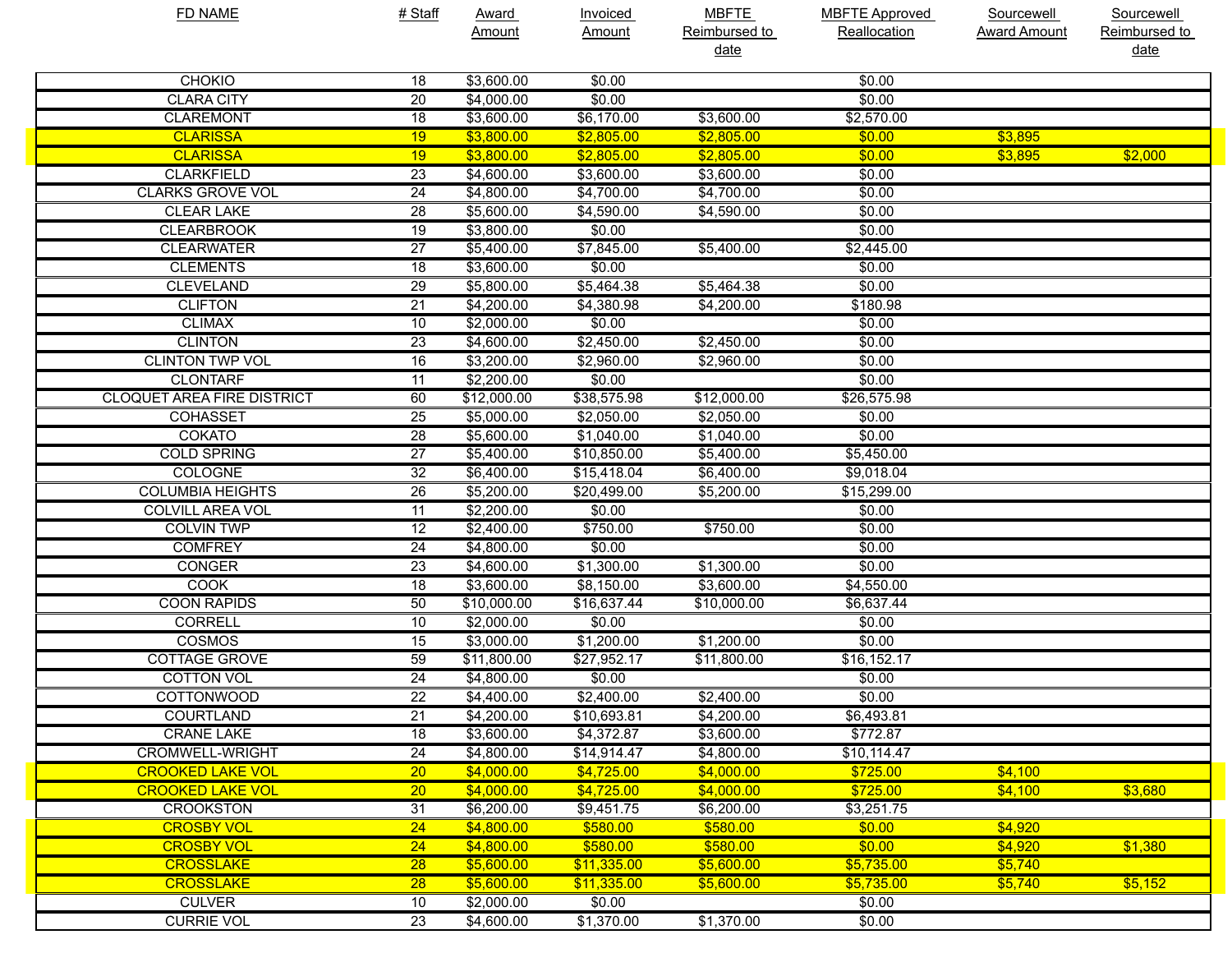| <b>FD NAME</b>                    | # Staff         | <b>Award</b> | <b>Invoiced</b> | <b>MBFTE</b>  | <b>MBFTE Approved</b> | Sourcewell          | Sourcewell    |
|-----------------------------------|-----------------|--------------|-----------------|---------------|-----------------------|---------------------|---------------|
|                                   |                 | Amount       | <b>Amount</b>   | Reimbursed to | Reallocation          | <b>Award Amount</b> | Reimbursed to |
|                                   |                 |              |                 | <u>date</u>   |                       |                     | date          |
| <b>CUYUNA</b>                     | 22              | \$4,400.00   | \$6,320.00      | \$4,400.00    | \$1,920.00            | \$4,510             |               |
| <b>CUYUNA</b>                     | $\overline{22}$ | \$4,400.00   | \$6,320.00      | \$4,400.00    | \$1.920.00            | \$4,510             | \$3,864       |
| <b>CYRUS</b>                      | $\overline{21}$ | \$4,200.00   | \$5,525.00      | \$4,200.00    | \$1,325.00            |                     |               |
| <b>DAKOTA</b>                     | 16              | \$3,200.00   | \$2,106.00      | \$2,106.00    | \$0.00                |                     |               |
| <b>DALBO</b>                      | $\overline{17}$ | \$3,400.00   | \$7,669.08      | \$3,400.00    | \$4,269.08            |                     |               |
| <b>DALTON</b>                     | $\overline{21}$ | \$4,200.00   | \$750.00        | \$750.00      | \$0.00                |                     |               |
| <b>DANUBE</b>                     | $\overline{21}$ | \$4,200.00   | \$7,706.32      | \$4,200.00    | \$3,506.32            |                     |               |
| <b>DANVERS</b>                    | 14              | \$2,800.00   | \$1,955.00      | \$1,955.00    | \$0.00                |                     |               |
| <b>DARFUR</b>                     | 18              | \$3,600.00   | \$1,832.94      | \$1,832.94    | \$0.00                |                     |               |
| <b>DASSEL</b>                     | $\overline{25}$ | \$5,000.00   | \$400.00        | \$400.00      | \$0.00                |                     |               |
| <b>DAWSON</b>                     | $\overline{25}$ | \$5,000.00   | \$4,253.00      | \$4,253.00    | \$0.00                |                     |               |
| <b>DAYTON</b>                     | $\overline{22}$ | \$4,400.00   | \$3,575.00      | \$3,575.00    | \$0.00                |                     |               |
| <b>DEER CREEK</b>                 | $\overline{18}$ | \$3,600.00   | \$2,842.00      | \$2,842.00    | \$0.00                |                     |               |
| <b>DEER RIVER</b>                 | $\overline{22}$ | \$4,400.00   | \$8,750.00      | \$4,400.00    | \$4,350.00            |                     |               |
| <b>DEERWOOD</b>                   | $\overline{23}$ | \$4,600.00   | \$685.00        | \$685.00      | \$0.00                | \$4,715             |               |
| <b>DEERWOOD</b>                   | $\overline{23}$ | \$4,600.00   | \$685.00        | \$685.00      | \$0.00                | \$4,715             | \$4,600       |
| <b>DEGRAFF</b>                    | $\overline{15}$ | \$3,000.00   | \$990.00        | \$990.00      | \$0.00                |                     |               |
| <b>DELANO VOL</b>                 | $\overline{27}$ | \$5,400.00   | \$6,699.95      | \$5,400.00    | \$1,299.95            |                     |               |
| DELAVAN VOL                       | $\overline{17}$ | \$3,400.00   | \$3,375.00      | \$3,375.00    | \$0.00                |                     |               |
| <b>DENT</b>                       | $\overline{17}$ | \$3,400.00   | \$2,600.00      | \$2,600.00    | \$0.00                |                     |               |
| <b>DETROIT LAKES</b>              | $\overline{24}$ | \$4,800.00   | \$6,865.00      | \$4,800.00    | \$2,065.00            |                     |               |
| <b>DEXTER VOL</b>                 | 24              | \$4,800.00   | \$5,415.00      | \$4,800.00    | \$615.00              |                     |               |
| <b>DILWORTH</b>                   | 30              | \$6,000.00   | \$3,190.00      | \$3,190.00    | \$0.00                |                     |               |
| <b>DODGE CENTER</b>               | $\overline{23}$ | \$4,600.00   | \$8,283.00      | \$4,600.00    | \$3,683.00            |                     |               |
| <b>DONNELLY</b>                   | $\overline{22}$ | \$4,400.00   | \$2,180.00      | \$2,180.00    | \$0.00                |                     |               |
| <b>DOVER</b>                      | $\overline{21}$ | \$4,200.00   | \$0.00          |               | \$0.00                |                     |               |
| <b>DOVRAY</b>                     | $\overline{21}$ | \$4,200.00   | \$0.00          |               | \$0.00                |                     |               |
| <b>DULUTH</b>                     | 136             | \$27,200.00  | \$60,269.30     | \$27,200.00   | \$33,069.30           |                     |               |
| <b>DUMONT</b>                     | 20              | \$4,000.00   | \$0.00          |               | \$0.00                |                     |               |
| <b>DUNNELL LAKE FREMONT</b>       | $\overline{15}$ | \$3,000.00   | \$4,490.00      | \$3,000.00    | \$1,490.00            |                     |               |
| <b>DUXBURY</b>                    | $\overline{15}$ | \$3,000.00   | \$2,946.69      | \$2,946.69    | \$0.00                |                     |               |
| <b>EAGAN</b>                      | 68              | \$13,600.00  | \$26,853.06     | \$13,600.00   | \$13,253.06           |                     |               |
| <b>EAGLE BEND</b>                 | 21              | \$4,200.00   | \$3,695.00      | \$3,695.00    | \$0.00                | \$4,305             |               |
| <b>EAGLE BEND</b>                 | $\overline{21}$ | \$4,200.00   | \$3,695.00      | \$3,695.00    | \$0.00                | \$4,305             | \$2,275       |
| EAGLE LAKE VOL                    | $\overline{27}$ | \$5,400.00   | \$6,543.62      | \$5,400.00    | \$1,143.62            |                     |               |
| <b>EAGLES NEST</b>                | 14              | \$2,800.00   | \$2,550.00      | \$2,550.00    | \$0.00                |                     |               |
| <b>EAST BETHEL</b>                | 39              | \$7,800.00   | \$28,599.56     | \$7,800.00    | \$20,799.56           |                     |               |
| <b>EAST GRAND FORKS</b>           | 29              | \$5,800.00   | \$19,434.05     | \$5,800.50    | \$0.00                |                     |               |
| EAST HUBBARD CO FIRE PROTECT DIST | $\overline{22}$ | \$4,400.00   | \$0.00          |               | \$0.00                |                     |               |
| <b>EASTON VOL</b>                 | 16              | \$3,200.00   | \$1,100.00      | \$1,100.00    | \$0.00                |                     |               |
| <b>ECHO</b>                       | 19              | \$3,800.00   | \$3,450.00      | \$3,450.00    | \$0.00                |                     |               |
| <b>EDEN PRAIRIE</b>               | 105             | \$21,000.00  | \$130,352.93    | \$21,000.00   | \$109,352.93          |                     |               |
| <b>EDEN VALLEY</b>                | 26              | \$5,200.00   | \$2,000.00      | \$2,000.00    | \$0.00                |                     |               |
| <b>EDGERTON</b>                   | 24              | \$4,800.00   | \$5,675.00      | \$4,800.00    | \$875.00              |                     |               |
| <b>EDINA</b>                      | 53              | \$10,600.00  | \$61,813.71     | \$10,600.00   | \$51,213.71           |                     |               |
| <b>EITZEN</b>                     | 28              | \$5,600.00   | \$1,490.00      | \$1,490.00    | \$0.00                |                     |               |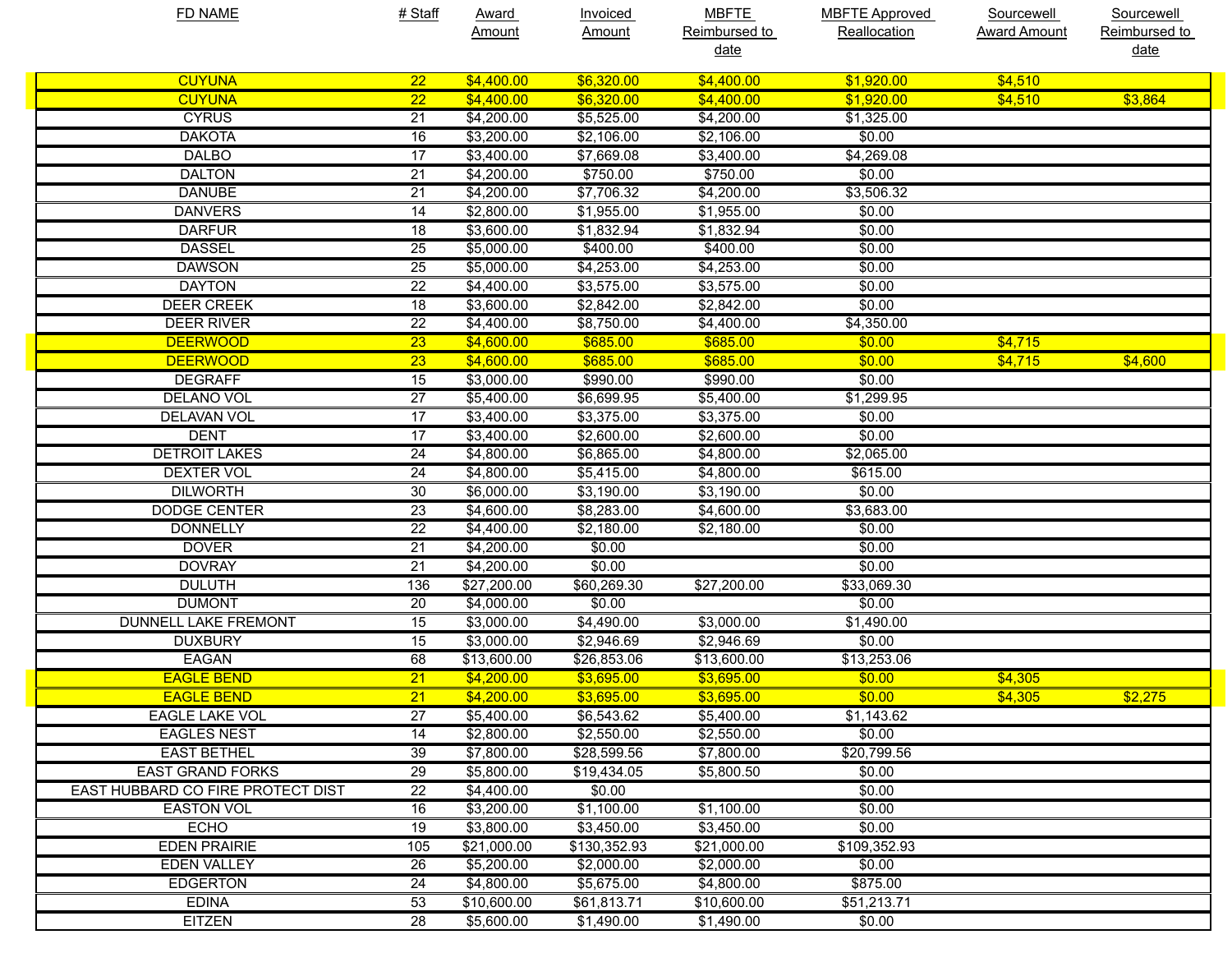| <b>FD NAME</b>            | # Staff         | <b>Award</b> | Invoiced      | <b>MBFTE</b>  | <b>MBFTE Approved</b> | Sourcewell          | Sourcewell    |
|---------------------------|-----------------|--------------|---------------|---------------|-----------------------|---------------------|---------------|
|                           |                 | Amount       | <b>Amount</b> | Reimbursed to | Reallocation          | <b>Award Amount</b> | Reimbursed to |
|                           |                 |              |               | <u>date</u>   |                       |                     | date          |
| <b>ELBOW LAKE</b>         | 23              | \$4,600.00   | \$0.00        |               | \$0.00                |                     |               |
| <b>ELBOW TULABY LAKES</b> | 11              | \$2,200.00   | \$2,050.00    | \$2,050.00    | \$0.00                |                     |               |
| <b>ELGIN</b>              | $\overline{25}$ | \$5,000.00   | \$450.00      | \$450.00      | \$0.00                |                     |               |
| <b>ELIZABETH</b>          | $\overline{22}$ | \$4,400.00   | \$1,925.00    | \$1,925.00    | \$0.00                |                     |               |
| <b>ELK RIVER</b>          | 43              | \$8,600.00   | \$15,725.00   | \$8,600.00    | \$7,125.00            |                     |               |
| <b>ELKO NEW MARKET</b>    | $\overline{27}$ | \$5,400.00   | \$4,462.50    | \$4,462.50    | \$0.00                |                     |               |
| <b>ELLENDALE VOL</b>      | $\overline{19}$ | \$3,800.00   | \$200.00      | \$200.00      | \$0.00                |                     |               |
| <b>ELLSBURG VOL</b>       | $\overline{20}$ | \$4,000.00   | \$13,142.56   | \$4,000.00    | \$9,142.56            |                     |               |
| <b>ELLSWORTH</b>          | $\overline{23}$ | \$4,600.00   | \$0.00        |               | \$0.00                |                     |               |
| <b>ELMER</b>              | 10              | \$2,000.00   | \$3,150.00    | \$2,000.00    | \$1,150.00            |                     |               |
| <b>ELMORE</b>             | 15              | \$3,000.00   | \$2,910.00    | \$2,910.00    | \$0.00                |                     |               |
| <b>ELROSA</b>             | $\overline{21}$ | \$4,200.00   | \$0.00        |               | \$0.00                |                     |               |
| <b>ELY</b>                | $\overline{34}$ | \$6,800.00   | \$1,800.00    | \$1,800.00    | \$0.00                |                     |               |
| <b>ELYSIAN</b>            | $\overline{25}$ | \$5,000.00   | \$5,500.00    | \$5,000.00    | \$500.00              |                     |               |
| <b>EMBARRASS VOL</b>      | $\overline{21}$ | \$4,200.00   | \$4,130.00    | \$4,130.00    | \$0.00                |                     |               |
| <b>EMILY VOL</b>          | $\overline{21}$ | \$4,200.00   | \$315.00      | \$315.00      | \$0.00                | \$4,305             |               |
| <b>EMILY VOL</b>          | $\overline{21}$ | \$4,200.00   | \$315.00      | \$315.00      | \$0.00                | \$4,305             | \$2,000       |
| <b>EMMONS</b>             | $\overline{19}$ | \$3,800.00   | \$0.00        |               | \$0.00                |                     |               |
| <b>ERSKINE</b>            | $\overline{19}$ | \$3,800.00   | \$1,200.00    | \$1,200.00    | \$0.00                |                     |               |
| <b>ESKO-THOMSON TWP</b>   | 29              | \$5,800.00   | \$7,277.75    | \$5,800.00    | \$1,477.75            |                     |               |
| <b>EVANSVILLE</b>         | $\overline{23}$ | \$4,600.00   | \$6,050.00    | \$4,600.00    | \$1,450.00            |                     |               |
| <b>EVELETH</b>            | $\overline{19}$ | \$3,800.00   | \$770.00      | \$770.00      | \$0.00                |                     |               |
| <b>EVERGREEN</b>          | $\overline{11}$ | \$2,200.00   | \$0.00        |               | \$0.00                |                     |               |
| <b>EXCELSIOR</b>          | 35              | \$7,000.00   | \$4,466.82    | \$4,466.82    | \$0.00                |                     |               |
| <b>EYOTA VOL</b>          | 30              | \$6,000.00   | \$5,987.62    | \$5,987.62    | \$0.00                |                     |               |
| <b>FAIRFAX</b>            | $\overline{25}$ | \$5,000.00   | \$9,996.98    | \$5,000.00    | \$4,996.98            |                     |               |
| <b>FAIRMONT</b>           | 29              | \$5,800.00   | \$0.00        |               | \$0.00                |                     |               |
| <b>FALCON HEIGHTS</b>     | $\overline{14}$ | \$2,800.00   | \$3,300.00    | \$2,800.00    | \$500.00              |                     |               |
| <b>FARIBAULT</b>          | 36              | \$7,200.00   | \$8,530.74    | \$7,200.00    | \$1,330.74            |                     |               |
| <b>FARMINGTON</b>         | 50              | \$10,000.00  | \$66,641.70   | \$10,000.00   | \$56,641.70           |                     |               |
| <b>FAYAL</b>              | 20              | \$4,000.00   | \$5,430.84    | \$4,000.00    | \$1,430.84            |                     |               |
| <b>FEDERAL DAM</b>        | 9               | \$1,800.00   | \$0.00        |               | \$0.00                | \$1,845             |               |
| <b>FEDERAL DAM</b>        | 9               | \$1,800.00   | \$0.00        |               | \$0.00                | \$1,845             |               |
| <b>FELTON COMMUNITY</b>   | $\overline{18}$ | \$3,600.00   | \$0.00        |               | \$0.00                |                     |               |
| <b>FERGUS FALLS</b>       | 39              | \$7,800.00   | \$11,490.50   | \$7,800.00    | \$3,690.50            |                     |               |
| <b>FERTILE</b>            | 25              | \$5,000.00   | \$4,025.00    | \$4,025.00    | \$0.00                |                     |               |
| <b>FIFTY LAKES</b>        | 14              | \$2,800.00   | \$1,355.00    | \$1,355.00    | \$0.00                | \$2,870             |               |
| <b>FIFTY LAKES</b>        | 14              | \$2,800.00   | \$1,355.00    | \$1,355.00    | \$0.00                | \$2,870             | \$360         |
| <b>FINLAND</b>            | 15              | \$3,000.00   | \$0.00        |               | \$0.00                |                     |               |
| <b>FINLAYSON</b>          | 17              | \$3,400.00   | \$0.00        |               | \$0.00                |                     |               |
| <b>FISHER</b>             | 18              | \$3,600.00   | \$3,660.19    | \$3,600.00    | \$60.19               |                     |               |
| <b>FLENSBURG</b>          | 20              | \$4,000.00   | \$0.00        |               | \$0.00                | \$4,100             |               |
| <b>FLENSBURG</b>          | 20 <sub>2</sub> | \$4,000.00   | \$0.00        |               | \$0.00                | \$4,100             | \$1,650       |
| <b>FLOODWOOD</b>          | 22              | \$4,400.00   | \$1,999.80    | \$1,999.80    | \$0.00                |                     |               |
| <b>FOLEY</b>              | 25              | \$5,000.00   | \$7,175.00    | \$5,000.00    | \$2,175.00            |                     |               |
| <b>FORADA</b>             | $\overline{24}$ | \$4,800.00   | \$600.00      | \$600.00      | \$0.00                |                     |               |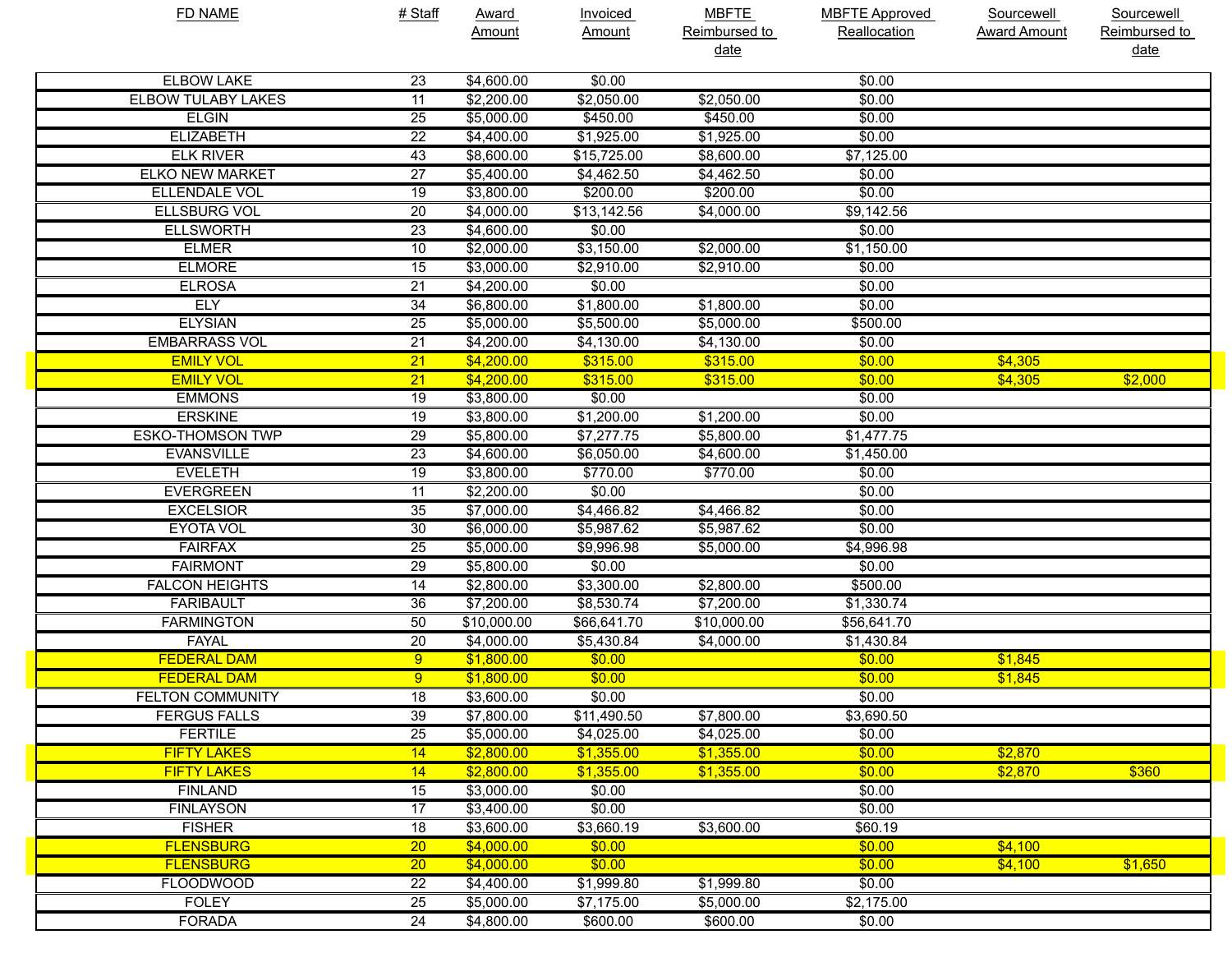| <b>FD NAME</b>                  | # Staff         | <b>Award</b> | <b>Invoiced</b> | <b>MBFTE</b>  | <b>MBFTE Approved</b> | Sourcewell          | Sourcewell    |
|---------------------------------|-----------------|--------------|-----------------|---------------|-----------------------|---------------------|---------------|
|                                 |                 | Amount       | <b>Amount</b>   | Reimbursed to | Reallocation          | <b>Award Amount</b> | Reimbursed to |
|                                 |                 |              |                 | <u>date</u>   |                       |                     | date          |
| <b>FOREST LAKE</b>              | 32              | \$6,400.00   | \$33,878.42     | \$6,400.00    | \$27,478.42           |                     |               |
| <b>FORESTON</b>                 | 15              | \$3,000.00   | \$4,270.00      | \$4,255.00    | \$0.00                |                     |               |
| <b>FOSSTON</b>                  | $\overline{20}$ | \$4,000.00   | \$3,555.00      | \$3,555.00    | \$0.00                |                     |               |
| <b>FOUNTAIN</b>                 | 24              | \$4,800.00   | \$0.00          |               | \$0.00                |                     |               |
| <b>FOXHOME</b>                  | 10              | \$2,000.00   | \$1,070.00      | \$1,070.00    | \$0.00                |                     |               |
| <b>FRANKLIN</b>                 | 19              | \$3,800.00   | \$466.15        | \$466.15      | \$0.00                |                     |               |
| <b>FRAZEE</b>                   | $\overline{26}$ | \$5,200.00   | \$6,195.32      | \$5,200.00    | \$995.32              |                     |               |
| <b>FREDENBERG</b>               | $\overline{21}$ | \$4,200.00   | \$3,259.00      | \$3,259.00    | \$0.00                |                     |               |
| <b>FREEBORN</b>                 | 16              | \$3,200.00   | \$1,754.00      | \$1,754.00    | \$0.00                |                     |               |
| <b>FREEPORT</b>                 | $\overline{25}$ | \$5,000.00   | \$3,685.00      | \$3,685.00    | \$0.00                |                     |               |
| <b>FRENCH TWP VOL</b>           | 14              | \$2,800.00   | \$2,822.00      | \$2,800.00    | \$22.00               |                     |               |
| <b>FRIDLEY</b>                  | 36              | \$7,200.00   | \$21,257.50     | \$7,200.00    | \$14,057.50           |                     |               |
| <b>FROST</b>                    | $\overline{17}$ | \$3,400.00   | \$870.00        | \$870.00      | \$0.00                |                     |               |
| <b>FULDA</b>                    | $\overline{22}$ | \$4,400.00   | \$2,470.00      | \$2,470.00    | \$0.00                |                     |               |
| <b>GARFIELD</b>                 | $\overline{27}$ | \$5,400.00   | \$1,235.00      | \$1,235.00    | \$0.00                |                     |               |
| <b>GARRISON</b>                 | $\overline{23}$ | \$4,600.00   | \$1,470.00      | \$1,470.00    | \$0.00                | \$4,715             |               |
| <b>GARRISON</b>                 | $\overline{23}$ | \$4,600.00   | \$1,470.00      | \$1,470.00    | \$0.00                | \$4,715             | \$4,416       |
| <b>GARVIN</b>                   | 15              | \$3,000.00   | \$2,300.00      | \$2,300.00    | \$0.00                |                     |               |
| <b>GARY VOL</b>                 | $\overline{21}$ | \$4,200.00   | \$1,205.00      | \$1,205.00    | \$0.00                |                     |               |
| <b>GAYLORD</b>                  | $\overline{28}$ | \$5,600.00   | \$6,320.00      | \$5,600.00    | \$720.00              |                     |               |
| <b>GENEVA</b>                   | $\overline{24}$ | \$4,800.00   | \$2,000.00      | \$2,000.00    | \$0.00                |                     |               |
| <b>GHENT</b>                    | $\overline{21}$ | \$4,200.00   | \$3,850.00      | \$3,850.00    | \$0.00                |                     |               |
| <b>GIBBON</b>                   | $\overline{21}$ | \$4,200.00   | \$5,900.00      | \$4,200.00    | \$1,700.00            |                     |               |
| <b>GILBERT</b>                  | 18              | \$3,600.00   | \$5,671.00      | \$3,600.00    | \$2,071.00            |                     |               |
| <b>GLENCOE</b>                  | $\overline{37}$ | \$7,400.00   | \$3,785.00      | \$3,785.00    | \$0.00                |                     |               |
| <b>GLENVILLE</b>                | $\overline{25}$ | \$5,000.00   | \$1,550.00      | \$1,550.00    | \$0.00                |                     |               |
| <b>GLENWOOD</b>                 | $\overline{29}$ | \$5,800.00   | \$6,385.00      | \$6,000.00    | \$0.00                |                     |               |
| <b>GLYNDON VOL</b>              | $\overline{21}$ | \$4,200.00   | \$1,310.00      | \$1,310.00    | \$0.00                |                     |               |
| <b>GNESEN VOL</b>               | 24              | \$4,800.00   | \$4,530.00      | \$4,530.00    | \$0.00                |                     |               |
| <b>GOLDEN VALLEY</b>            | $\overline{55}$ | \$11,000.00  | \$16,984.74     | \$11,000.00   | \$5,984.74            |                     |               |
| <b>GONVICK</b>                  | $\overline{22}$ | \$4,400.00   | \$4,400.00      | \$4,400.00    | \$0.00                |                     |               |
| <b>GOOD THUNDER</b>             | 19              | \$3,800.00   | \$0.00          |               | \$0.00                |                     |               |
| <b>GOODHUE</b>                  | $\overline{27}$ | \$5,400.00   | \$1,500.00      | \$1,500.00    | \$0.00                |                     |               |
| <b>GOODLAND</b>                 | 16              | \$3,200.00   | \$0.00          |               | \$0.00                |                     |               |
| <b>GOODRIDGE AREA</b>           | 24              | \$4,800.00   | \$4,715.00      | \$4,715.00    | \$0.00                |                     |               |
| <b>GOODVIEW</b>                 | 26              | \$5,200.00   | \$2,575.00      | \$2,575.00    | \$0.00                |                     |               |
| <b>GRACEVILLE</b>               | $\overline{25}$ | \$5,000.00   | \$1,250.00      | \$1,250.00    | \$0.00                |                     |               |
| <b>GRANADA</b>                  |                 |              | \$650.00        | \$650.00      | \$0.00                |                     |               |
|                                 | 11              | \$2,200.00   | \$5,286.62      |               |                       |                     |               |
| <b>GRAND LAKE VOL</b>           | 15              | \$3,000.00   |                 | \$3,000.00    | \$2,286.62            |                     |               |
| <b>GRAND MARAIS VOL</b>         | $\overline{22}$ | \$4,400.00   | \$4,220.00      | \$4,220.00    | \$0.00                |                     |               |
| <b>GRAND MEADOW</b>             | 23              | \$4,600.00   | \$0.00          |               | \$0.00                |                     |               |
| <b>GRAND PORTAGE</b>            | 20              | \$4,000.00   | \$0.00          |               | \$0.00                |                     |               |
| <b>GRAND RAPIDS</b>             | 30              | \$6,000.00   | \$6,600.00      | \$6,000.00    | \$600.00              |                     |               |
| <b>GRANITE FALLS</b>            | 31              | \$6,200.00   | \$0.00          |               | \$0.00                |                     |               |
| <b>GREANEY RAUCH SILVERDALE</b> | 8               | \$1,600.00   | \$0.00          |               | \$0.00                |                     |               |
| <b>GREEN ISLE</b>               | $\overline{20}$ | \$4,000.00   | \$230.00        | \$230.00      | \$0.00                |                     |               |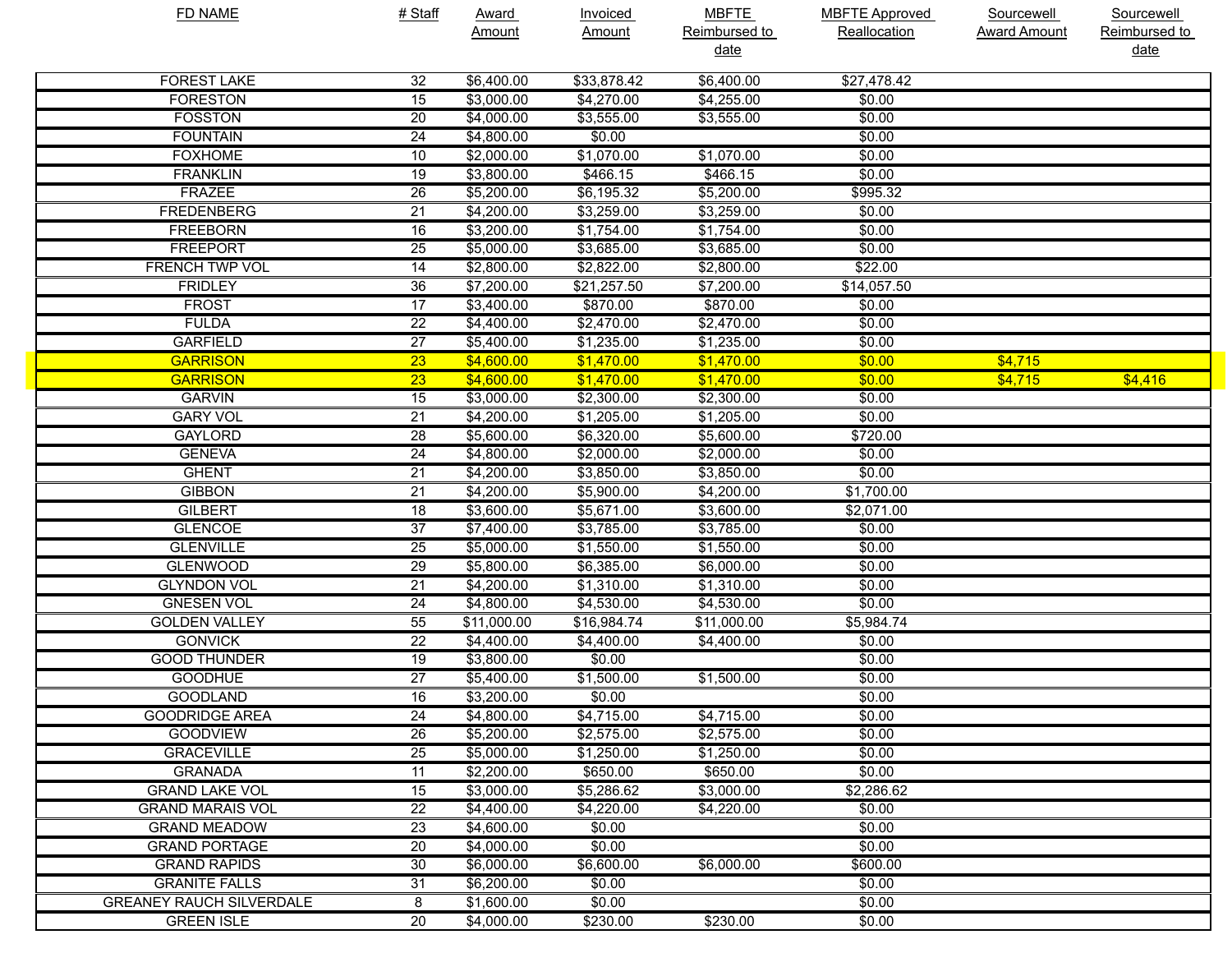| <b>FD NAME</b>                   | # Staff         | <b>Award</b> | <b>Invoiced</b> | <b>MBFTE</b>  | <b>MBFTE Approved</b> | <b>Sourcewell</b>   | <b>Sourcewell</b> |
|----------------------------------|-----------------|--------------|-----------------|---------------|-----------------------|---------------------|-------------------|
|                                  |                 | Amount       | Amount          | Reimbursed to | Reallocation          | <b>Award Amount</b> | Reimbursed to     |
|                                  |                 |              |                 | <u>date</u>   |                       |                     | <u>date</u>       |
| <b>GREENBUSH</b>                 | 36              | \$7,200.00   | \$2,157.75      | \$2,157.75    | \$0.00                |                     |                   |
| <b>GREENWAY</b>                  | 24              | \$4,800.00   | \$1,700.00      | \$1,700.00    | \$0.00                |                     |                   |
| <b>GREENWOOD TWP VOL</b>         | 20              | \$4,000.00   | \$6,053.04      | \$4,000.00    | \$2,053.04            |                     |                   |
| <b>GREY EAGLE</b>                | 19              | \$3,800.00   | \$0.00          |               | \$0.00                | \$3,895             |                   |
| <b>GREY EAGLE</b>                | 19              | \$3,800.00   | \$0.00          |               | \$0.00                | \$3,895             |                   |
| <b>GROVE CITY</b>                | 15              | \$3,000.00   | \$2,600.00      | \$2,600.00    | \$0.00                |                     |                   |
| <b>GRYGLA</b>                    | 19              | \$3,800.00   | \$10,335.06     | \$3,800.00    | \$6,535.06            |                     |                   |
| <b>GUNFLINT TRAIL VOL</b>        | 29              | \$5,800.00   | \$12,222.07     | \$5,800.00    | \$6,422.07            |                     |                   |
| <b>HACKENSACK AREA</b>           | 29              | \$5,800.00   | \$7,850.00      | \$5,800.00    | \$2,050.00            | \$5,945             |                   |
| <b>HACKENSACK AREA</b>           | 29              | \$5,800.00   | \$7,850.00      | \$5,800.00    | \$2,050.00            | \$5,945             | \$4,968           |
| <b>HALLOCK</b>                   | 28              | \$5,600.00   | \$5,503.36      | \$5,503.36    | \$0.00                |                     |                   |
| <b>HALSTAD</b>                   | 22              | \$4,400.00   | \$4,625.00      | \$4,400.00    | \$225.00              |                     |                   |
| <b>HAM LAKE</b>                  | 35              | \$7,000.00   | \$7,327.82      | \$7,000.00    | \$327.82              |                     |                   |
| <b>HAMBURG</b>                   | 23              | \$4,600.00   | \$5,000.00      | \$4,600.00    | \$400.00              |                     |                   |
| <b>HAMEL</b>                     | 22              | \$4,400.00   | \$9,153.25      | \$4,400.00    | \$4,753.25            |                     |                   |
| <b>HANCOCK</b>                   | 25              | \$5,000.00   | \$4,400.00      | \$4,400.00    | \$0.00                |                     |                   |
| <b>HANLEY FALLS</b>              | 22              | \$4,400.00   | \$1,965.00      | \$1,965.00    | \$0.00                |                     |                   |
| <b>HANOVER</b>                   | 24              | \$4,800.00   | \$1,650.00      | \$1,650.00    | \$0.00                |                     |                   |
| <b>HANSKA</b>                    | 22              | \$4,400.00   | \$6,100.00      | \$4,400.00    | \$1,700.00            |                     |                   |
| <b>HARDWICK</b>                  | 17              | \$3,400.00   | \$0.00          |               | \$0.00                |                     |                   |
| <b>HARMONY</b>                   | 26              | \$5,200.00   | \$510.00        | \$510.00      | \$0.00                |                     |                   |
| <b>HARRIS</b>                    | 11              | \$2,200.00   | \$0.00          |               | \$0.00                |                     |                   |
| <b>HARTLAND</b>                  | 17              | \$3,400.00   | \$2,731.00      | \$2,731.00    | \$0.00                |                     |                   |
| <b>HASTINGS</b>                  | 39              | \$7,800.00   | \$14,399.00     | \$7,800.00    | \$6,599.00            |                     |                   |
| <b>HAWLEY</b>                    | 26              | \$5,200.00   | \$5,425.00      | \$5,200.00    | \$225.00              |                     |                   |
| <b>HAYFIELD</b>                  | 27              | \$5,400.00   | \$500.00        | \$500.00      | \$0.00                |                     |                   |
| <b>HAYWARD</b>                   | 26              | \$5,200.00   | \$12,917.74     | \$5,200.00    | \$7,717.74            |                     |                   |
| <b>HECTOR</b>                    | 32              | \$6,400.00   | \$7,885.00      | \$6,400.00    | \$1,485.00            |                     |                   |
| <b>HENDERSON</b>                 | 18              | \$3,600.00   | \$2,004.38      | \$2,004.38    | \$0.00                |                     |                   |
| <b>HENDRICKS</b>                 | 31              | \$6,200.00   | \$0.00          |               | \$0.00                |                     |                   |
| <b>HENDRUM</b>                   | 18              | \$3,600.00   | \$3,230.00      | \$3,230.00    | \$0.00                |                     |                   |
| <b>HENNING VOL</b>               | 25              | \$5,000.00   | \$1,400.00      | \$1,400.00    | \$0.00                |                     |                   |
| <b>HERMAN VOL</b>                | 21              | \$4,200.00   | \$4,205.00      | \$4,200.00    | \$5.00                |                     |                   |
| <b>HERMANTOWN VOL</b>            | $\overline{25}$ | \$5,000.00   | \$7,375.00      | \$5,000.00    | \$2,375.00            |                     |                   |
| <b>HERON LAKE VOL</b>            | 16              | \$3,200.00   | \$2,040.00      | \$2,040.00    | \$0.00                |                     |                   |
| <b>HEWITT</b>                    | 12              | \$2,400.00   | \$2,210.00      | \$2,210.00    | \$0.00                | \$2,460             |                   |
| <b>HEWITT</b>                    | 12              | \$2,400.00   | \$2,210.00      | \$2,210.00    | \$0.00                | \$2,460             | \$850             |
| <b>HIBBING</b>                   | 40              | \$8,000.00   | \$14,799.60     | \$8,000.00    | \$6,799.60            |                     |                   |
| <b>HIBBING AIRPORT</b>           | 9               | \$1,800.00   | \$5,495.00      | \$1,800.00    | \$3,695.00            |                     |                   |
| <b>HIDDEN VALLEY FIRE RESCUE</b> | 15              | \$3,000.00   | \$0.00          |               | \$0.00                |                     |                   |
| <b>HILL CITY</b>                 | 30              | \$6,000.00   | \$5,450.00      | \$5,450.00    | \$0.00                |                     |                   |
| <b>HILLS</b>                     | 17              | \$3,400.00   | \$3,772.88      | \$3,400.00    | \$372.88              |                     |                   |
| <b>HINCKLEY VOL</b>              | 21              | \$4,200.00   | \$1,600.00      | \$1,600.00    | \$0.00                |                     |                   |
| <b>HITTERDAL</b>                 | 19              | \$3,800.00   | \$1,950.00      | \$1,950.00    | \$0.00                |                     |                   |
| <b>HOFFMAN</b>                   | 26              | \$5,200.00   | \$5,020.00      | \$5,020.00    | \$0.00                |                     |                   |
| <b>HOKAH VOL</b>                 | 22              | \$4,400.00   | \$0.00          |               | \$0.00                |                     |                   |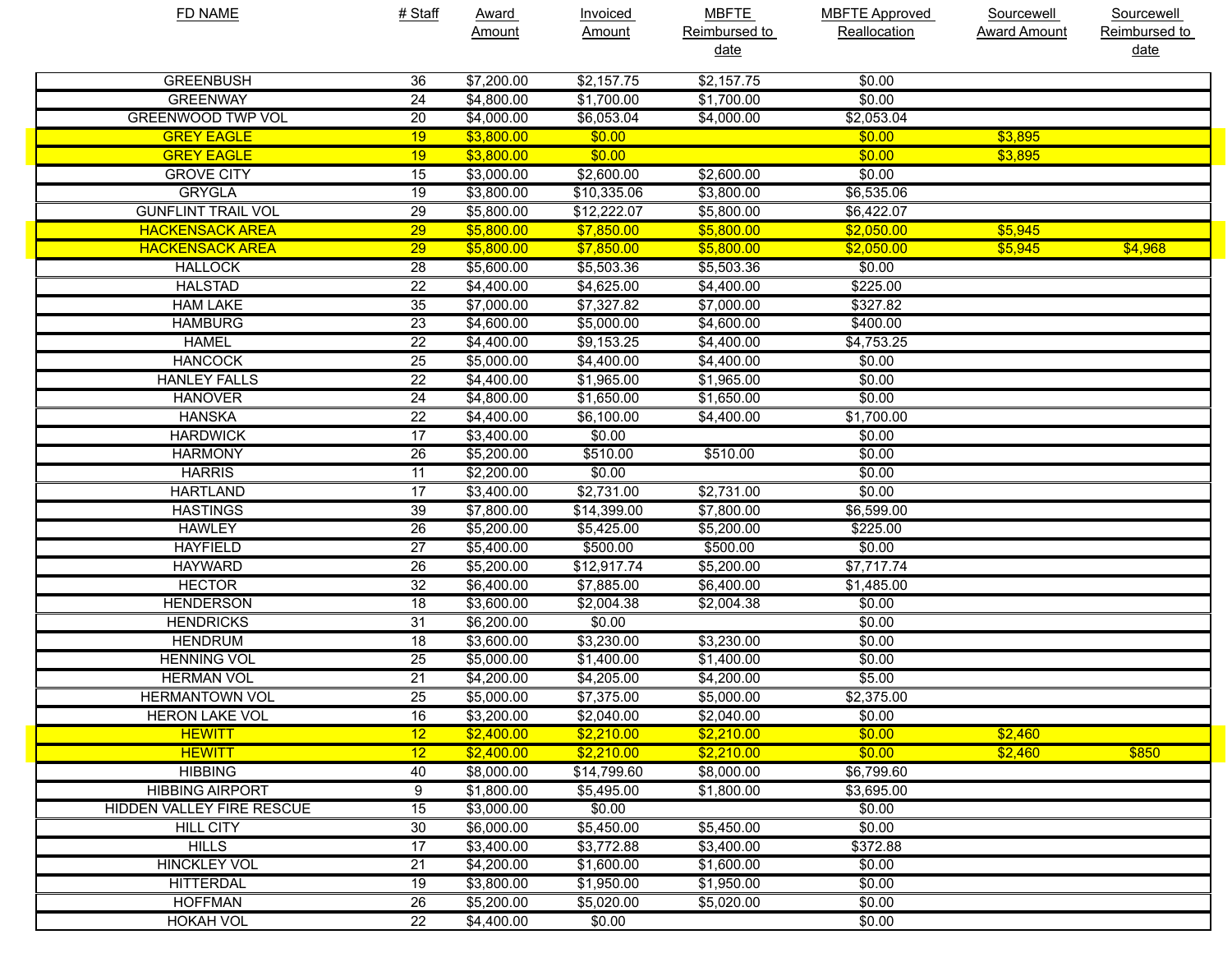| <b>FD NAME</b>             | # Staff         | <b>Award</b>           | <b>Invoiced</b> | <b>MBFTE</b>  | <b>MBFTE Approved</b> | Sourcewell          | Sourcewell    |
|----------------------------|-----------------|------------------------|-----------------|---------------|-----------------------|---------------------|---------------|
|                            |                 | Amount                 | <b>Amount</b>   | Reimbursed to | Reallocation          | <b>Award Amount</b> | Reimbursed to |
|                            |                 |                        |                 | <u>date</u>   |                       |                     | date          |
| <b>HOLDINGFORD</b>         | 22              | \$4,400.00             | \$5,695.00      | \$4,400.00    | \$1,295.00            |                     |               |
| <b>HOLLAND</b>             | 20              | \$4,000.00             | \$3,009.00      | \$3,009.00    | \$0.00                |                     |               |
| HOLLANDALE                 | 18              | \$3,600.00             | \$450.00        | \$450.00      | \$0.00                |                     |               |
| <b>HOPKINS</b>             | 33              | \$6,600.00             | \$5,280.00      | \$5,280.00    | \$0.00                |                     |               |
| <b>HOUSTON</b>             | 23              | \$4,600.00             | \$3,300.00      | \$3,300.00    | \$0.00                |                     |               |
| <b>HOVLAND</b>             | 19              | \$3,800.00             | \$1,910.00      | \$1,910.00    | \$0.00                |                     |               |
| <b>HOWARD LAKE</b>         | 26              | \$5,200.00             | \$5,200.00      | \$5,200.00    | \$0.00                |                     |               |
| <b>HOYT LAKES</b>          | 24              | \$4,800.00             | \$2,600.00      | \$2,600.00    | \$0.00                |                     |               |
| <b>HUGO</b>                | 26              | \$5,200.00             | \$7,488.00      | \$5,200.00    | \$2,288.00            |                     |               |
| <b>HUTCHINSON</b>          | 30              | $\overline{$6,000.00}$ | \$6,806.03      | \$6,000.00    | \$806.03              |                     |               |
| <b>IDEAL TWP</b>           | $\overline{22}$ | \$4,400.00             | \$910.00        | \$910.00      | \$0.00                | \$4,510             |               |
| <b>IDEAL TWP</b>           | $\overline{22}$ | \$4,400.00             | \$910.00        | \$910.00      | \$0.00                | \$4,510             | \$2,475       |
| <b>INDUSTRIAL VOL</b>      | 10              | \$2,000.00             | \$0.00          |               | \$0.00                |                     |               |
| <b>INTERNATIONAL FALLS</b> | 28              | \$5,600.00             | \$4,550.00      | \$4,550.00    | \$0.00                |                     |               |
| <b>INVER GROVE HEIGHTS</b> | $\overline{58}$ | \$11,600.00            | \$57,206.48     | \$11,600.00   | \$45,606.48           |                     |               |
| <b>IONA</b>                | $\overline{17}$ | \$3,400.00             | \$1,025.00      | \$1,025.00    | \$0.00                |                     |               |
| <b>IRONTON</b>             | $\overline{24}$ | \$4,800.00             | \$2,780.00      | \$2,780.00    | \$0.00                | \$4,920             |               |
| <b>IRONTON</b>             | $\overline{24}$ | \$4,800.00             | \$2,780.00      | \$2,780.00    | \$0.00                | \$4,920             | \$4,416       |
| <b>ISANTI VOL</b>          | 30              | \$6,000.00             | \$16,483.35     | \$6,000.00    | \$10,483.35           |                     |               |
| <b>ISLE</b>                | 24              | \$4,800.00             | \$548.80        | \$548.80      | \$0.00                |                     |               |
| <b>ITASCA TWP VOL</b>      | 9               | \$1,800.00             | \$0.00          |               | \$0.00                |                     |               |
| <b>IVANHOE</b>             | 26              | \$5,200.00             | \$693.00        | \$693.00      | \$0.00                |                     |               |
| <b>JACKSON</b>             | $\overline{27}$ | \$5,400.00             | \$5,400.00      | \$5,400.00    | \$0.00                |                     |               |
| <b>JACOBSON</b>            | $\overline{13}$ | \$2,600.00             | \$0.00          |               | \$0.00                |                     |               |
| <b>JANESVILLE</b>          | 24              | \$4,800.00             | \$6,778.43      | \$5,295.00    | \$0.00                |                     |               |
| <b>JASPER</b>              | 21              | \$4,200.00             | \$1,753.00      | \$1,753.00    | \$0.00                |                     |               |
| <b>JEFFERS</b>             | 20              | \$4,000.00             | \$650.00        | \$650.00      | \$0.00                |                     |               |
| <b>JORDAN</b>              | 34              | \$6,800.00             | \$2,400.00      | \$2,400.00    | \$0.00                |                     |               |
| <b>KABETOGAMA</b>          | 10              | \$2,000.00             | \$0.00          |               | \$0.00                |                     |               |
| KANDIYOHI                  | $\overline{17}$ | \$3,400.00             | \$2,895.00      | \$2,895.00    | \$0.00                |                     |               |
| <b>KARLSTAD VOL</b>        | 30              | \$6,000.00             | \$18,249.00     | \$6,000.00    | \$12,249.00           |                     |               |
| <b>KASOTA</b>              | 21              | \$4,200.00             | \$3,700.00      | \$3,700.00    | \$0.00                |                     |               |
| <b>KASSON</b>              | 33              | \$6,600.00             | \$8,626.44      | \$6,600.00    | \$2,026.44            |                     |               |
| <b>KEEWATIN VOL</b>        | 13              | \$2,600.00             | \$1,150.00      | \$1,150.00    | \$0.00                |                     |               |
| <b>KELLIHER VOL</b>        | 27              | \$5,400.00             | \$1,400.00      | \$1,400.00    | \$0.00                |                     |               |
| <b>KELLOGG</b>             | 26              | \$5,200.00             | \$4,774.46      | \$4,774.46    | \$0.00                |                     |               |
| <b>KELSEY VOL</b>          | 10              | \$2,000.00             | \$0.00          |               | \$0.00                |                     |               |
| <b>KENNEDY</b>             | $\overline{14}$ | \$2,800.00             | \$105.00        | \$105.00      | \$0.00                |                     |               |
| <b>KENSINGTON</b>          | 23              | \$4,600.00             | \$7,865.00      | \$4,600.00    | \$3,265.00            |                     |               |
| <b>KENYON</b>              | 28              | \$5,600.00             | \$7,200.00      | \$5,600.00    | \$1,600.00            |                     |               |
| <b>KERKHOVEN</b>           | $\overline{22}$ | \$4,400.00             | \$4,206.00      | \$4,206.00    | \$0.00                |                     |               |
| <b>KERRICK</b>             | 16              | \$3,200.00             | \$0.00          |               | \$0.00                |                     |               |
| <b>KETTLE RIVER</b>        | 15              | \$3,000.00             | \$2,268.80      | \$2,268.80    | \$0.00                |                     |               |
| <b>KIESTER</b>             | 23              | \$4,600.00             | \$0.00          |               | \$0.00                |                     |               |
| <b>KILKENNY</b>            | 23              | \$4,600.00             | \$0.00          |               | \$0.00                |                     |               |
| <b>KIMBALL</b>             | 28              | \$5,600.00             | \$5,754.66      | \$5,600.00    | \$154.66              |                     |               |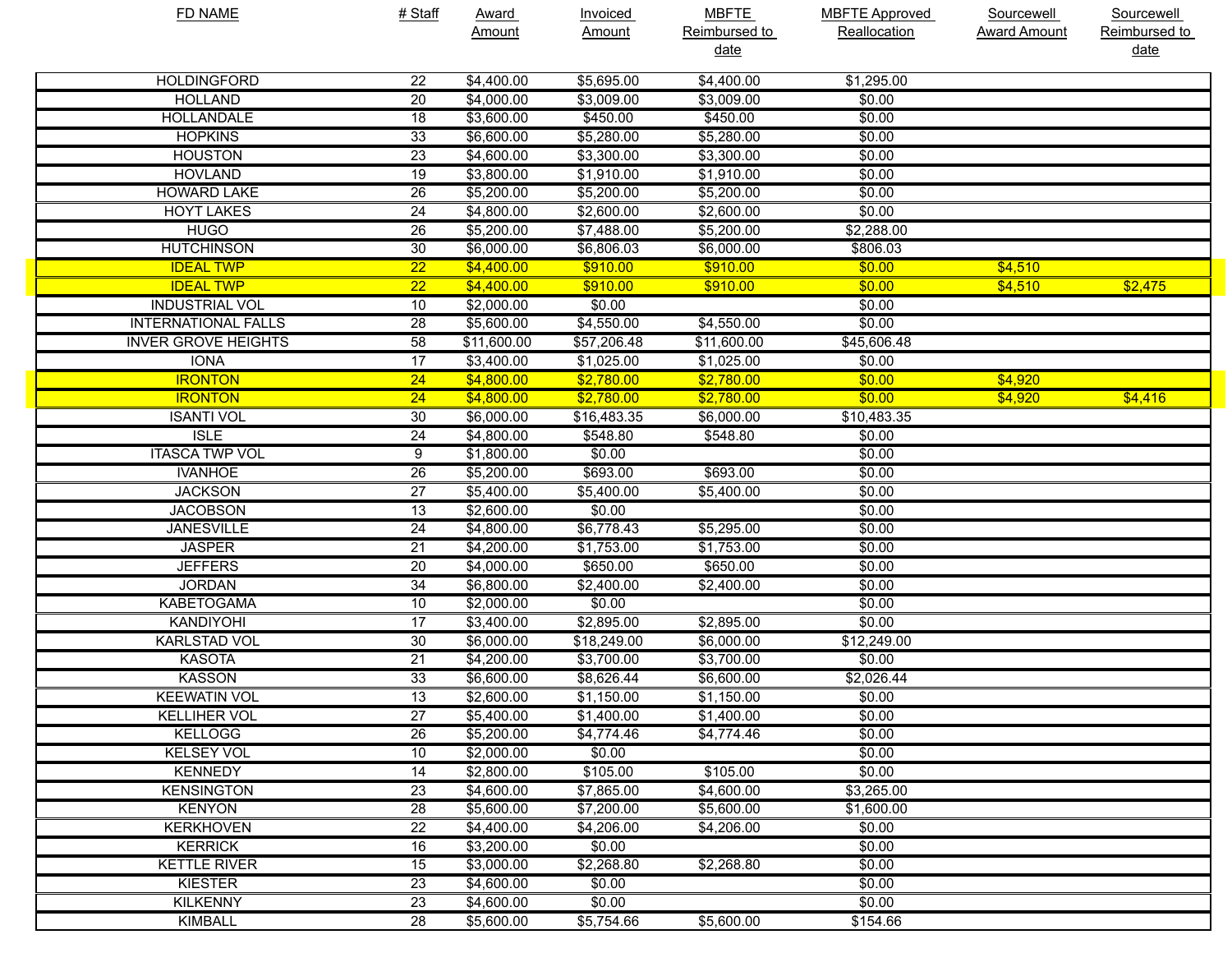| <b>FD NAME</b>            | # Staff         | <b>Award</b> | <b>Invoiced</b> | <b>MBFTE</b>  | <b>MBFTE Approved</b> | Sourcewell          | Sourcewell    |
|---------------------------|-----------------|--------------|-----------------|---------------|-----------------------|---------------------|---------------|
|                           |                 | Amount       | <b>Amount</b>   | Reimbursed to | Reallocation          | <b>Award Amount</b> | Reimbursed to |
|                           |                 |              |                 | date          |                       |                     | date          |
| <b>KINNEY GREAT SCOTT</b> | 13              | \$2,600.00   | \$0.00          |               | \$0.00                |                     |               |
| <b>LACRESCENT</b>         | 24              | \$4,800.00   | \$773.32        | \$773.32      | \$0.00                |                     |               |
| <b>LAFAYETTE</b>          | $\overline{22}$ | \$4,400.00   | \$7,400.00      | \$4,400.00    | \$3,000.00            |                     |               |
| <b>LAKE BENTON</b>        | 24              | \$4,800.00   | \$760.00        | \$760.00      | \$0.00                |                     |               |
| <b>LAKE BRONSON</b>       | 24              | \$4,800.00   | \$5,018.46      | \$4,800.00    | \$218.46              |                     |               |
| <b>LAKE CITY</b>          | $\overline{22}$ | \$4,400.00   | \$670.00        | \$670.00      | \$0.00                |                     |               |
| <b>LAKE CRYSTAL</b>       | 26              | \$5,200.00   | \$11,198.45     | \$5,200.00    | \$5,998.45            |                     |               |
| <b>LAKE ELMO</b>          | $\overline{22}$ | \$4,400.00   | \$15,626.27     | \$4,400.00    | \$11,226.27           |                     |               |
| <b>LAKE GEORGE</b>        | 14              | \$2,800.00   | \$230.00        | \$230.00      | \$0.00                |                     |               |
| <b>LAKE HENRY</b>         | 23              | \$4,600.00   | \$4,600.00      | \$4,600.00    | \$0.00                |                     |               |
| LAKE JOHANNA              | 79              | \$15,800.00  | \$54,324.46     | \$15,800.00   | \$38,524.46           |                     |               |
| <b>LAKE LILLIAN</b>       | 13              | \$2,600.00   | \$1,839.98      | \$1,839.98    | \$0.00                |                     |               |
| <b>LAKE PARK</b>          | $\overline{22}$ | \$4,400.00   | \$5,230.00      | \$4,400.00    | \$830.00              |                     |               |
| <b>LAKE WILSON</b>        | $\overline{23}$ | \$4,600.00   | \$4,957.56      | \$4,600.00    | \$357.56              |                     |               |
| <b>LAKEFIELD</b>          | $\overline{23}$ | \$4,600.00   | \$1,620.00      | \$1,620.00    | \$0.00                |                     |               |
| <b>LAKELAND VOL</b>       | 25              | \$5,000.00   | \$2,526.66      | \$2,526.66    | \$0.00                |                     |               |
| <b>LAKEPORT</b>           | 10              | \$2,000.00   | \$3,150.00      | \$2,000.00    | \$1,150.00            |                     |               |
| <b>LAKEVILLE</b>          | 93              | \$18,600.00  | \$22,784.95     | \$18,600.00   | \$4,184.95            |                     |               |
| LAKEWOOD TWP              | 25              | \$5,000.00   | \$0.00          |               | \$0.00                |                     |               |
| <b>LAMBERTON</b>          | 20              | \$4,000.00   | \$7,275.60      | \$4,000.00    | \$3,275.60            |                     |               |
| <b>LANCASTER</b>          | 26              | \$5,200.00   | \$780.00        | \$780.00      | \$0.00                |                     |               |
| <b>LANESBORO</b>          | $\overline{22}$ | \$4,400.00   | \$1,500.00      | \$1,500.00    | \$0.00                |                     |               |
| LASALLE                   | 15              | \$3,000.00   | \$0.00          |               | \$0.00                |                     |               |
| <b>LE CENTER</b>          | $\overline{25}$ | \$5,000.00   | \$6,792.75      | \$5,000.00    | \$1,792.75            |                     |               |
| LE ROY                    | $\overline{21}$ | \$4,200.00   | \$2,870.00      | \$2,870.00    | \$0.00                |                     |               |
| <b>LEAF VALLEY TWP</b>    | 18              | \$3,600.00   | \$1,100.00      | \$1,100.00    | \$0.00                |                     |               |
| <b>LESTER PRAIRIE</b>     | 30              | \$6,000.00   | \$2,550.00      | \$2,550.00    | \$0.00                |                     |               |
| <b>LESUEUR</b>            | 21              | \$4,200.00   | \$4,200.00      | \$4,200.00    | \$0.00                |                     |               |
| <b>LEWISTON</b>           | 30              | \$6,000.00   | \$10,076.14     | \$6,000.00    | $\sqrt{4,076.14}$     |                     |               |
| LEWISVILLE                | $\overline{17}$ | \$3,400.00   | \$6,872.00      | \$3,400.00    | \$3,472.00            |                     |               |
| <b>LEXINGTON</b>          | 19              | \$3,800.00   | \$12,225.00     | \$3,800.00    | \$8,425.00            |                     |               |
| <b>LINDSTROM</b>          | 24              | \$4,800.00   | \$2,054.40      | \$2,054.40    | \$0.00                |                     |               |
| <b>LINO LAKES</b>         | 34              | \$6,800.00   | \$17,817.15     | \$6,800.00    | \$11,017.15           |                     |               |
| <b>LINWOOD VOL</b>        | $\overline{28}$ | \$5,600.00   | \$3,020.00      | \$3,020.00    | \$0.00                |                     |               |
| <b>LISMORE</b>            | 21              | \$4,200.00   | \$1,686.75      | \$1,686.75    | \$0.00                |                     |               |
| <b>LITCHFIELD</b>         | 53              | \$10,600.00  | \$2,500.00      | \$2,500.00    | \$0.00                |                     |               |
| <b>LITTLE CANADA</b>      | 30              | \$6,000.00   | \$8,172.00      | \$6,000.00    | \$2,172.00            |                     |               |
| <b>LITTLE FALLS</b>       | 39              | \$7,800.00   | \$11,770.00     | \$7,800.00    | \$3,970.00            | \$7,995             |               |
| <b>LITTLE FALLS</b>       | 39              | \$7,800.00   | \$11,770.00     | \$7,800.00    | \$3,970.00            | \$7,995             | \$3,500       |
| <b>LITTLEFORK</b>         | 18              | \$3,600.00   | \$0.00          |               | \$0.00                |                     |               |
| <b>LOMAN RURAL</b>        | 10              | \$2,000.00   | \$0.00          |               | \$0.00                |                     |               |
| <b>LONDON</b>             | 26              | \$5,200.00   | \$0.00          |               | \$0.00                |                     |               |
| <b>LONG LAKE</b>          | 39              | \$7,800.00   | \$12,957.51     | \$7,800.00    | \$5,157.51            |                     |               |
| <b>LONG PRAIRIE</b>       | 24              | \$4,800.00   | \$0.00          |               | \$0.00                | \$4,920             |               |
| <b>LONG PRAIRIE</b>       | 24              | \$4,800.00   | \$0.00          |               | \$0.00                | \$4,920             | \$4,232       |
| <b>LONGVILLE VOL</b>      | 25              | \$5,000.00   | \$8,875.68      | \$5,000.00    | \$3,875.68            | \$5,125             |               |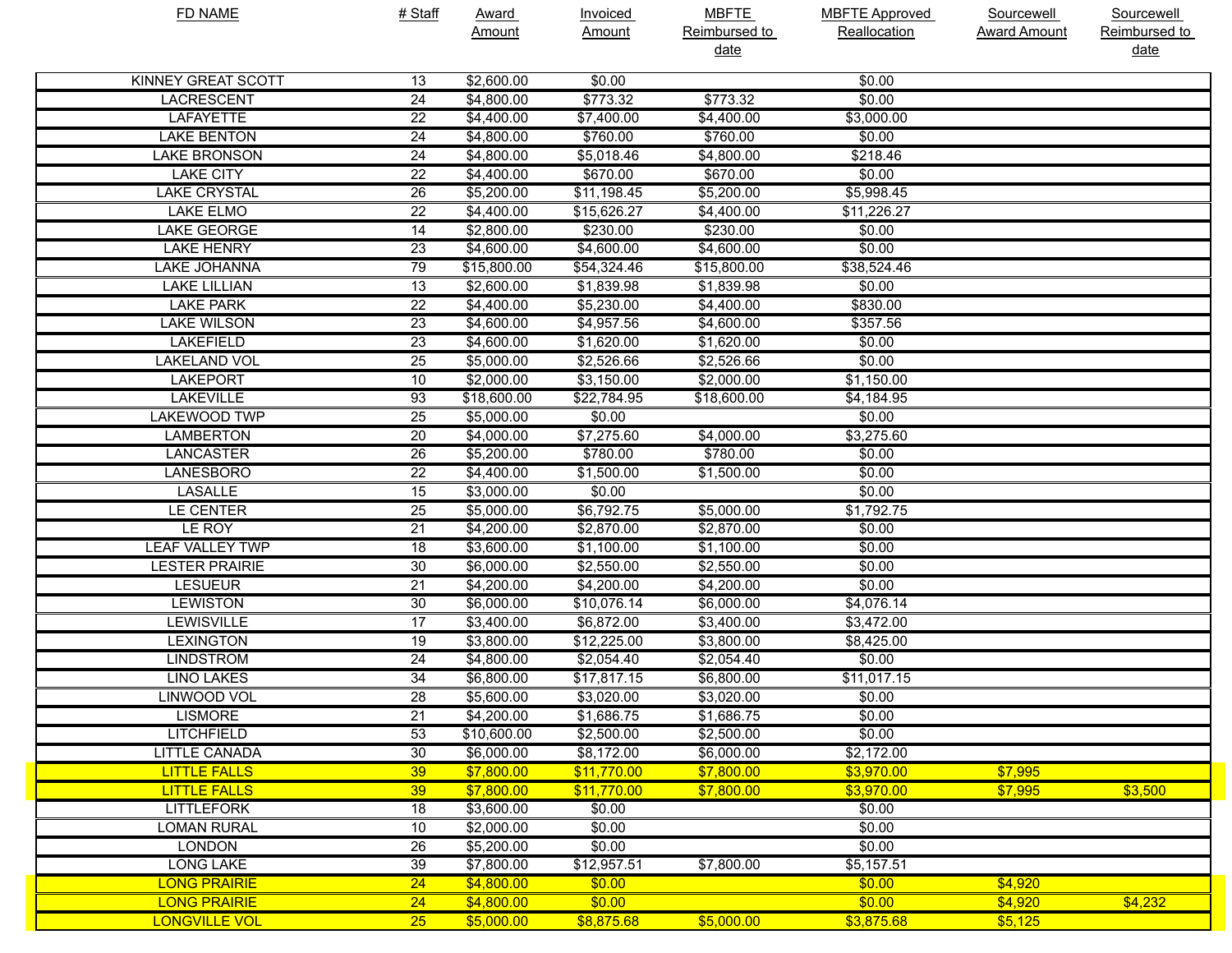| <b>FD NAME</b>                   | # Staff         | Award       | <b>Invoiced</b>   | <b>MBFTE</b>  | <b>MBFTE Approved</b> | Sourcewell          | Sourcewell    |
|----------------------------------|-----------------|-------------|-------------------|---------------|-----------------------|---------------------|---------------|
|                                  |                 | Amount      | <b>Amount</b>     | Reimbursed to | Reallocation          | <b>Award Amount</b> | Reimbursed to |
|                                  |                 |             |                   | <u>date</u>   |                       |                     | <u>date</u>   |
| <b>LONGVILLE VOL</b>             | 25              | \$5,000.00  | \$8,875.68        | \$5,000.00    | \$3,875.68            | \$5,125             | \$1,800       |
| <b>LONSDALE</b>                  | 24              | \$4,800.00  | \$3,860.00        | \$3,860.00    | \$0.00                |                     |               |
| <b>LORETTO VOL</b>               | 36              | \$7,200.00  | \$22,314.07       | \$7,200.00    | \$15, 114.07          |                     |               |
| <b>LOUISBURG</b>                 | 10              | \$2,000.00  | \$0.00            |               | \$0.00                |                     |               |
| <b>LOWER ST CROIX VALLEY</b>     | 38              | \$7,600.00  | \$13,384.60       | \$7,600.00    | \$5,784.60            |                     |               |
| <b>LOWRY</b>                     | 24              | \$4,800.00  | \$4,985.00        | \$4,800.00    | \$185.00              |                     |               |
| <b>LUCAN</b>                     | 24              | \$4,800.00  | \$3,862.35        | \$3,862.35    | \$0.00                |                     |               |
| <b>LUTSEN VOL</b>                | 14              | \$2,800.00  | \$2,160.00        | \$2,160.00    | \$0.00                |                     |               |
| <b>LUVERNE</b>                   | 33              | \$6,600.00  | \$6,519.00        | \$6,519.00    | \$0.00                |                     |               |
| <b>LYLE</b>                      | 19              | \$3,800.00  | \$2,200.00        | \$2,200.00    | \$0.00                |                     |               |
| <b>LYND</b>                      | 13              | \$2,600.00  | \$2,800.00        | \$2,600.00    | \$200.00              |                     |               |
| <b>MABEL VOL</b>                 | 20              | \$4,000.00  | \$11,585.00       | \$4,000.00    | \$7,585.00            |                     |               |
| <b>MADELIA</b>                   | 29              | \$5,800.00  | \$16,192.89       | \$5,800.00    | \$10,392.89           |                     |               |
| <b>MADISON</b>                   | $\overline{27}$ | \$5,400.00  | \$2,500.00        | \$2,500.00    | \$0.00                |                     |               |
| <b>MADISON LAKE</b>              | 21              | \$4,200.00  | \$2,081.40        | \$2,081.40    | \$0.00                |                     |               |
| <b>MAGNOLIA</b>                  | 13              | \$2,600.00  | \$2,767.56        | \$2,600.00    | $\overline{$167.56}$  |                     |               |
| <b>MAHNOMEN</b>                  | 24              | \$4,800.00  | \$9,590.00        | \$4,800.00    | \$4,790.00            |                     |               |
| <b>MAHTOMEDI</b>                 | 18              | \$3,600.00  | \$10,998.75       | \$3,600.00    | \$7,398.75            |                     |               |
| <b>MAHTOWA</b>                   | 15              | \$3,000.00  | \$452.00          | \$452.00      | \$0.00                |                     |               |
| <b>MAKINEN</b>                   | 9               | \$1,800.00  | \$0.00            |               | \$0.00                |                     |               |
| <b>MANCHESTER</b>                | 13              | \$2,600.00  | \$0.00            |               | \$0.00                |                     |               |
| <b>MANKATO</b>                   | $\overline{73}$ | \$14,600.00 | \$6,420.71        | \$6,420.71    | \$0.00                |                     |               |
| <b>MANTORVILLE</b>               | 28              | \$5,600.00  | $\sqrt{2,750.00}$ | \$2,750.00    | \$0.00                |                     |               |
| <b>MAPLE GROVE</b>               | 116             | \$23,200.00 | \$63,102.06       | \$23,200.00   | \$39,902.06           |                     |               |
| <b>MAPLE HILL</b>                | 11              | \$2,200.00  | \$1,500.00        | \$1,500.00    | \$0.00                |                     |               |
| <b>MAPLE LAKE</b>                | 30              | \$6,000.00  | \$18,788.64       | \$6,000.00    | \$12,788.64           |                     |               |
| <b>MAPLE PLAIN</b>               | 24              | \$4,800.00  | \$6,560.00        | \$4,800.00    | \$1,760.00            |                     |               |
| <b>MAPLETON</b>                  | 23              | \$4,600.00  | \$6,480.00        | \$4,600.00    | \$1,880.00            |                     |               |
| <b>MAPLEVIEW</b>                 | 12              | \$2,400.00  | \$0.00            |               | \$0.00                |                     |               |
| <b>MAPLEWOOD</b>                 | 30              | \$6,000.00  | \$80,044.87       | \$6,000.00    | \$74,044.87           |                     |               |
| <b>MARIETTA</b>                  | 20              | \$4,000.00  | \$0.00            |               | \$0.00                |                     |               |
| <b>MARINE ON ST CROIX</b>        | 30              | \$6,000.00  | \$0.00            |               | \$0.00                |                     |               |
| <b>MARSHALL</b>                  | 44              | \$8,800.00  | \$17,124.65       | \$8,800.00    | \$8,324.65            |                     |               |
| <b>MAYER</b>                     | $\overline{27}$ | \$5,400.00  | \$2,950.00        | \$2,950.00    | \$0.00                |                     |               |
| <b>MAYNARD</b>                   | 10              | \$2,000.00  | \$1,000.00        | \$1,000.00    | \$0.00                |                     |               |
| <b>MAZEPPA VOL</b>               | $\overline{22}$ | \$4,400.00  | \$600.00          | \$600.00      | \$0.00                |                     |               |
| <b>MC DAVITT</b>                 | 13              | \$2,600.00  | \$0.00            |               | \$0.00                |                     |               |
| MC GREGOR VOL                    | 22              | \$4,400.00  | \$1,823.39        | \$1,823.39    | \$0.00                |                     |               |
| <b>MCGRATH</b>                   | 10              | \$2,000.00  | \$0.00            |               | \$0.00                |                     |               |
| <b>MCINTOSH</b>                  | 18              | \$3,600.00  | \$0.00            |               | \$0.00                |                     |               |
| <b>MCKINLEY VOL</b>              | 10              | \$2,000.00  | \$0.00            |               | \$0.00                |                     |               |
| <b>MDEWAKANTON PUBLIC SAFETY</b> | 26              | \$5,200.00  | \$3,040.00        | \$3,040.00    | \$0.00                |                     |               |
| <b>MEADOWLANDS AREA VOL</b>      | $\overline{21}$ | \$4,200.00  | \$0.00            |               | \$0.00                |                     |               |
| <b>MEDFORD VOL</b>               | 22              | \$4,400.00  | \$4,466.17        | \$4,400.00    | \$66.17               |                     |               |
| <b>MEDICINE LAKE</b>             | 22              | \$4,400.00  | \$8,068.00        | \$4,400.00    | \$3,668.00            |                     |               |
| <b>MELROSE</b>                   | $\overline{25}$ | \$5,000.00  | \$6,195.00        | \$5,000.00    | \$1,195.00            |                     |               |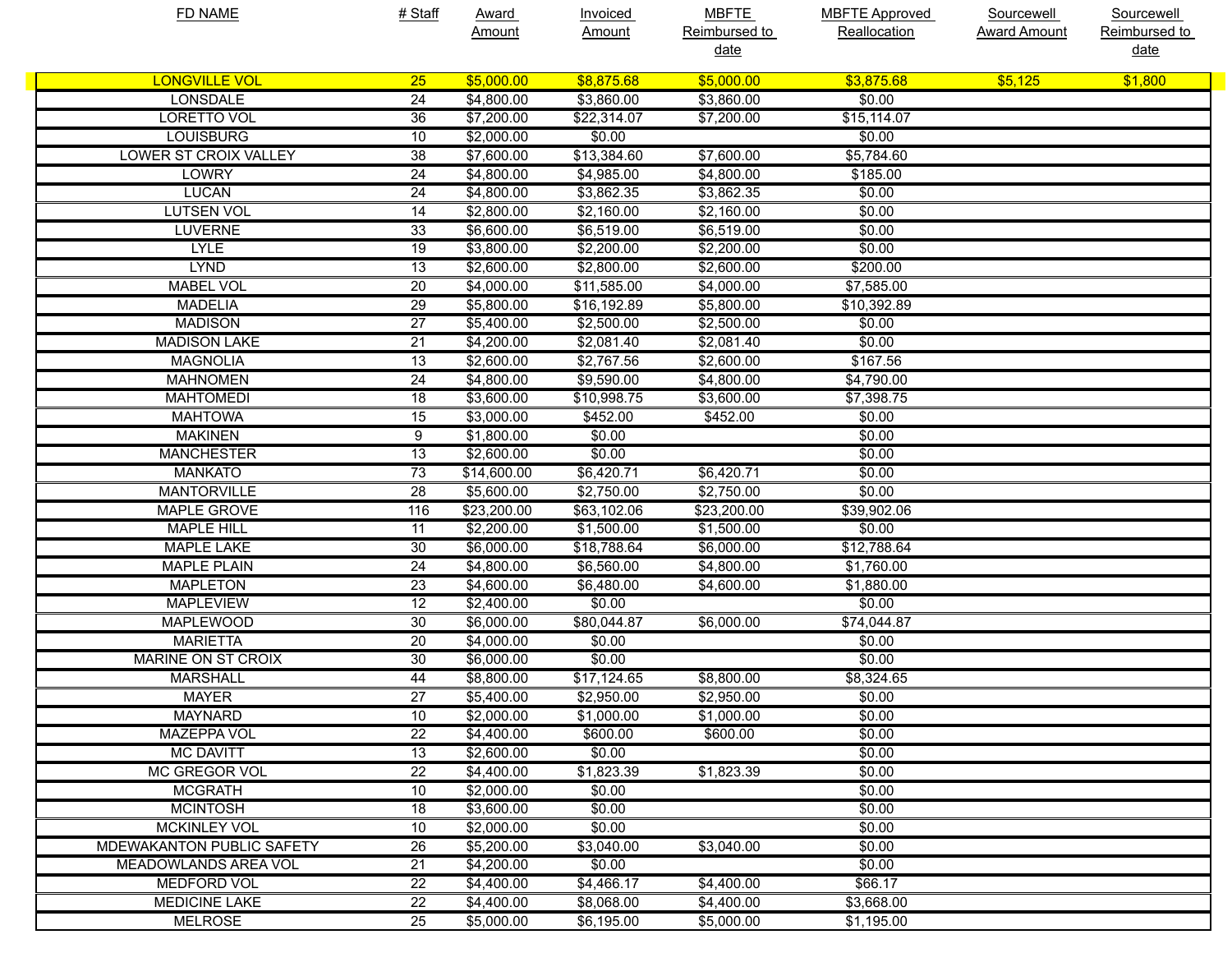| <b>FD NAME</b>            | # Staff         | <b>Award</b> | <b>Invoiced</b> | <b>MBFTE</b>           | <b>MBFTE Approved</b> | Sourcewell          | Sourcewell    |
|---------------------------|-----------------|--------------|-----------------|------------------------|-----------------------|---------------------|---------------|
|                           |                 | Amount       | <b>Amount</b>   | Reimbursed to          | Reallocation          | <b>Award Amount</b> | Reimbursed to |
|                           |                 |              |                 | <u>date</u>            |                       |                     | <u>date</u>   |
| <b>MENAHGA</b>            | 22              | \$4,400.00   | \$5,400.00      | \$4,400.00             | \$1,000.00            | \$4,510             |               |
| <b>MENAHGA</b>            | $\overline{22}$ | \$4,400.00   | \$5,400.00      | \$4,400.00             | \$1,000.00            | \$4,510             | \$2,725       |
| <b>MENDOTA HEIGHTS</b>    | 34              | \$6,800.00   | \$12,478.59     | \$6,800.00             | \$5,678.59            |                     |               |
| <b>MENTOR</b>             | 27              | \$5,400.00   | \$2,500.00      | \$2,500.00             | \$0.00                |                     |               |
| <b>MIDDLE RIVER</b>       | 24              | \$4,800.00   | \$8,679.27      | \$4,800.00             | \$3,879.27            |                     |               |
| MIESVILLE VOL             | 25              | \$5,000.00   | \$200.00        | \$200.00               | \$0.00                |                     |               |
| <b>MILACA</b>             | 25              | \$5,000.00   | \$1,800.00      | \$1,800.00             | \$0.00                |                     |               |
| <b>MILAN</b>              | 20              | \$4,000.00   | \$2,762.90      | \$2,762.90             | \$0.00                |                     |               |
| <b>MILLERVILLE</b>        | 26              | \$5,200.00   | \$6,298.00      | \$5,200.00             | \$1,098.00            |                     |               |
| <b>MILROY</b>             | 20              | \$4,000.00   | \$135.00        | \$135.00               | \$0.00                |                     |               |
| <b>MILTONA</b>            | 22              | \$4,400.00   | \$6,850.00      | \$4,400.00             | \$2,450.00            |                     |               |
| <b>MINNEAPOLIS</b>        | 416             | \$83,200.00  | \$70,202.96     | \$70,202.96            | \$0.00                |                     |               |
| <b>MINNEOTA</b>           | 24              | \$4,800.00   | \$0.00          |                        | \$0.00                |                     |               |
| <b>MINNESOTA CITY</b>     | 16              | \$3,200.00   | \$0.00          |                        | \$0.00                |                     |               |
| <b>MINNESOTA LAKE</b>     | 23              | \$4,600.00   | \$8,070.00      | \$3,000.00             | \$0.00                |                     |               |
| <b>MINNETONKA</b>         | 80              | \$16,000.00  | \$27,679.02     | \$16,000.00            | \$11,679.02           |                     |               |
| <b>MISSION TWP</b>        | $\overline{24}$ | \$4,800.00   | \$5,975.00      | \$4,800.00             | \$1,175.00            | \$4,920             |               |
| <b>MISSION TWP</b>        | 24              | \$4,800.00   | \$5,975.00      | \$4,800.00             | \$1,175.00            | \$4,920             | \$3,864       |
| <b>MONTEVIDEO</b>         | 31              | \$6,200.00   | \$4,441.00      | \$4,441.00             | \$0.00                |                     |               |
| <b>MONTGOMERY</b>         | 23              | \$4,600.00   | \$9,900.00      | \$4,600.00             | \$5,300.00            |                     |               |
| <b>MONTICELLO</b>         | 32              | \$6,400.00   | \$7,765.00      | \$6,400.00             | \$1,365.00            |                     |               |
| <b>MONTROSE</b>           | $\overline{21}$ | \$4,200.00   | \$6,390.00      | \$4,200.00             | \$2,190.00            |                     |               |
| <b>MOORHEAD</b>           | 36              | \$7,200.00   | \$51,957.21     | \$7,200.00             | \$44,757.21           |                     |               |
| MOOSE LAKE                | 24              | \$4,800.00   | \$480.00        | \$480.00               | \$0.00                |                     |               |
| <b>MORA</b>               | 29              | \$5,800.00   | \$3,326.10      | \$3,326.10             | \$0.00                |                     |               |
| <b>MORGAN</b>             | 19              | \$3,800.00   | \$3,300.00      | \$3,300.00             | \$0.00                |                     |               |
| <b>MORRIS</b>             | 31              | \$6,200.00   | \$5,120.00      | \$5,120.00             | \$0.00                |                     |               |
| <b>MORRISTOWN</b>         | 24              | \$4,800.00   | \$4,050.00      | \$4,050.00             | \$0.00                |                     |               |
| <b>MORSE FALL LAKE</b>    | 28              | \$5,600.00   | \$2,980.00      | \$2,980.00             | \$0.00                |                     |               |
| <b>MORTON</b>             | 16              | \$3,200.00   | \$1,369.00      | \$1,369.00             | \$0.00                |                     |               |
| <b>MOTLEY</b>             | 14              | \$2,800.00   | \$5,938.00      | \$2,800.00             | \$3,138.00            | \$2,870             |               |
| <b>MOTLEY</b>             | 14              | \$2,800.00   | \$5,938.00      | \$2,800.00             | \$3,138.00            | \$2,870             |               |
| <b>MOUND</b>              | 41              | \$8,200.00   | \$17,050.82     | \$8,200.00             | \$8,850.82            |                     |               |
| <b>MOUNTAIN IRON</b>      | 15              | \$3,000.00   | \$6,820.00      | \$3,000.00             | \$3,820.00            |                     |               |
| <b>MOUNTAIN LAKE</b>      | 22              | \$4,400.00   | \$1,320.00      | \$1,320.00             | \$0.00                |                     |               |
| MPLS ST PAUL INTL AIRPORT | 51              | \$10,200.00  | \$14,617.75     | \$10,200.00            | \$4,417.75            |                     |               |
| <b>MURDOCK</b>            | 19              | \$3,800.00   | \$665.00        | \$665.00               | \$0.00                |                     |               |
| <b>MYRTLE</b>             | 24              | \$4,800.00   | \$230.00        | \$230.00               | \$0.00                |                     |               |
| <b>NASHWAUK</b>           | 23              | \$4,600.00   | \$3,723.00      | $\overline{$3,723.00}$ | \$0.00                |                     |               |
| <b>NASSAU</b>             | 19              | \$3,800.00   | \$0.00          |                        | \$0.00                |                     |               |
| <b>NERSTRAND VOL</b>      | $\overline{21}$ | \$4,200.00   | \$2,845.00      | \$2,845.00             | \$0.00                |                     |               |
| <b>NEVIS</b>              | 19              | \$3,800.00   | \$0.00          |                        | \$0.00                |                     |               |
| <b>NEW AUBURN</b>         | $\overline{21}$ | \$4,200.00   | \$5,325.90      | \$4,200.00             | \$1,125.90            |                     |               |
| <b>NEW BRIGHTON</b>       | 41              | \$8,200.00   | \$9,301.30      | \$8,200.00             | \$1,101.30            |                     |               |
| <b>NEW GERMANY</b>        | $\overline{21}$ | \$4,200.00   | \$2,500.00      | \$2,500.00             | \$0.00                |                     |               |
| <b>NEW LONDON</b>         | 24              | \$4,800.00   | \$5,170.00      | \$4,800.00             | \$370.00              |                     |               |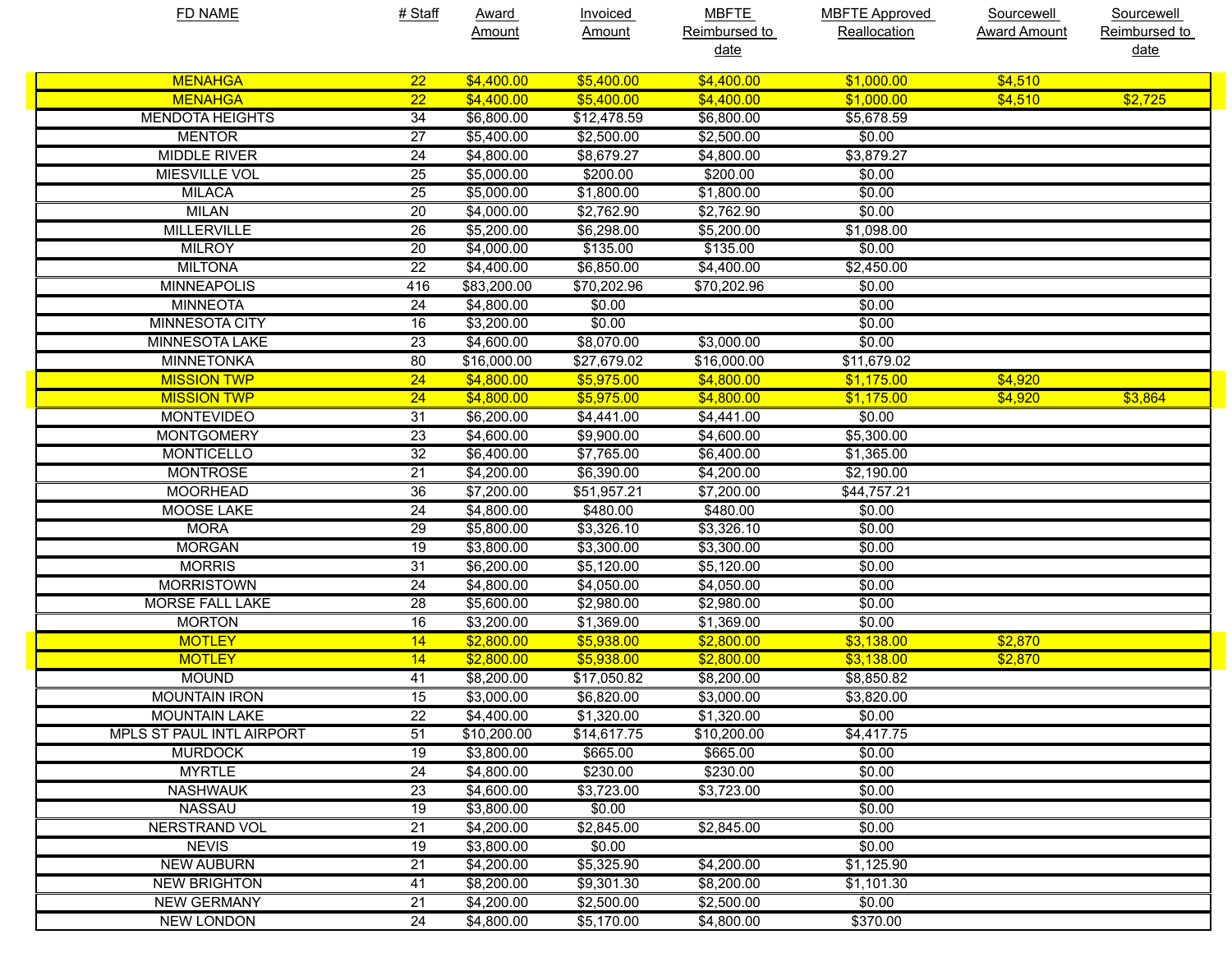| <b>FD NAME</b>                  | # Staff         | <b>Award</b> | <b>Invoiced</b> | <b>MBFTE</b>          | <b>MBFTE Approved</b> | Sourcewell          | Sourcewell            |
|---------------------------------|-----------------|--------------|-----------------|-----------------------|-----------------------|---------------------|-----------------------|
|                                 |                 | Amount       | <b>Amount</b>   | Reimbursed to<br>date | Reallocation          | <b>Award Amount</b> | Reimbursed to<br>date |
| <b>NEW MUNICH</b>               | 17              | \$3,400.00   | \$1,350.00      | \$1,350.00            | \$0.00                |                     |                       |
| <b>NEW PRAGUE</b>               | $\overline{31}$ | \$6,200.00   | \$1,750.00      | \$1,750.00            | \$0.00                |                     |                       |
| <b>NEW RICHLAND</b>             | 25              | \$5,000.00   | \$3,800.00      | \$3,800.00            | \$0.00                |                     |                       |
| <b>NEW ULM</b>                  | 39              | \$7,800.00   | \$10,846.46     | \$7,800.00            | \$3,046.46            |                     |                       |
| <b>NEW YORK MILLS</b>           | $\overline{21}$ | \$4,200.00   | \$0.00          |                       | \$0.00                |                     |                       |
| <b>NEWFOLDEN</b>                | 16              | \$3,200.00   | \$3,245.00      | \$3,200.00            | \$45.00               |                     |                       |
| <b>NEWPORT</b>                  | $\overline{21}$ | \$4,200.00   | \$8,422.50      | \$4,200.00            | \$4,222.50            |                     |                       |
| <b>NICOLLET</b>                 | 22              | \$4,400.00   | \$5,800.00      | \$4,400.00            | \$1,400.00            |                     |                       |
| <b>NIELSVILLE</b>               | 9               | \$1,800.00   | \$0.00          |                       | \$0.00                |                     |                       |
| <b>NISSWA</b>                   | $\overline{26}$ | \$5,200.00   | \$6,690.00      | \$5,200.00            | \$1,490.00            | \$5,330             |                       |
| <b>NISSWA</b>                   | $\overline{26}$ | \$5,200.00   | \$6,690.00      | \$5,200.00            | \$1,490.00            | \$5,330             | \$4,048               |
| <b>NODINE VOL</b>               | 14              | \$2,800.00   | \$0.00          |                       | \$0.00                |                     |                       |
| NORMANNA VOL                    | 14              | \$2,800.00   | \$1,299.08      | \$1,299.08            | \$0.00                |                     |                       |
| <b>NORTH BRANCH</b>             | 28              | \$5,600.00   | \$2,340.00      | \$2,340.00            | \$0.00                |                     |                       |
| <b>NORTH MANKATO</b>            | 36              | \$7,200.00   | \$6,594.95      | \$6,594.95            | \$0.00                |                     |                       |
| <b>NORTH ST PAUL</b>            | 31              | \$6,200.00   | \$15,143.10     | \$6,200.00            | \$8,943.10            |                     |                       |
| <b>NORTH STAR TWP</b>           | 23              | \$4,600.00   | \$0.00          |                       | \$0.00                |                     |                       |
| NORTHFIELD AREA FIRE AND RESCUE | 34              | \$6,800.00   | \$6,831.68      | \$6,800.00            | \$31.68               |                     |                       |
| <b>SERVICE</b>                  |                 |              |                 |                       |                       |                     |                       |
| <b>NORTHLAND</b>                | 10              | \$2,000.00   | \$0.00          |                       | \$0.00                |                     |                       |
| <b>NORTHOME</b>                 | 20              | \$4,000.00   | \$1,200.00      | \$1,200.00            | \$0.00                |                     |                       |
| <b>NORTHROP</b>                 | 11              | \$2,200.00   | \$0.00          |                       | \$0.00                |                     |                       |
| NORTHWEST ANGLE                 | 19              | \$3,800.00   | \$0.00          |                       | \$0.00                |                     |                       |
| NORWOOD YOUNG AMERICA           | 33              | \$6,600.00   | \$12,150.00     | \$6,600.00            | \$5,550.00            |                     |                       |
| OAK GROVE                       | 38              | \$7,600.00   | \$17,495.00     | \$7,600.00            | \$9,895.00            |                     |                       |
| <b>OAKDALE</b>                  | 40              | \$8,000.00   | \$17,950.00     | \$8,000.00            | \$9,950.00            |                     |                       |
| <b>ODESSA</b>                   | 18              | \$3,600.00   | \$0.00          |                       | \$0.00                |                     |                       |
| <b>ODIN</b>                     | 16              | \$3,200.00   | \$2,667.24      | \$2,667.24            | \$0.00                |                     |                       |
| <b>OGEMA</b>                    | 25              | \$5,000.00   | \$0.00          |                       | \$0.00                |                     |                       |
| <b>OGILVIE</b>                  | 25              | \$5,000.00   | \$2,600.00      | \$2,600.00            | \$0.00                |                     |                       |
| <b>OKABENA</b>                  | 20              | \$4,000.00   | \$5,020.00      | \$4,000.00            | \$1,020.00            |                     |                       |
| OKLEE                           | 22              | \$4,400.00   | \$0.00          |                       | \$0.00                |                     |                       |
| <b>OLIVIA</b>                   | 22              | \$4,400.00   | \$5,555.72      | \$4,400.00            | \$1,155.72            |                     |                       |
| <b>ONAMIA</b>                   | $\overline{18}$ | \$3,600.00   | \$5,024.40      | \$3,600.00            | \$1,424.40            |                     |                       |
| <b>ORMSBY</b>                   | 15              | \$3,000.00   | \$3,000.00      | \$3,000.00            | \$0.00                |                     |                       |
| <b>ORONOCO</b>                  | 20              | \$4,000.00   | \$2,350.00      | \$2,350.00            | \$0.00                |                     |                       |
| <b>ORR VOL</b>                  | 10              | \$2,000.00   | \$0.00          |                       | \$0.00                |                     |                       |
| <b>ORTONVILLE</b>               | 30              | \$6,000.00   | \$3,200.00      | \$3,200.00            | \$0.00                |                     |                       |
| <b>OSAKIS</b>                   | 20              | \$4,000.00   | \$0.00          |                       | \$0.00                | \$4,100             |                       |
| <b>OSAKIS</b>                   | 20              | \$4,000.00   | \$0.00          |                       | \$0.00                | \$4,100             | \$2,575               |
| OSLO                            | 27              | \$5,400.00   | \$0.00          |                       | \$0.00                |                     |                       |
| <b>OSSEO</b>                    | 27              | \$5,400.00   | \$14,664.19     | \$5,429.19            | \$0.00                |                     |                       |
| <b>OSTRANDER</b>                | 11              | \$2,200.00   | \$0.00          |                       | \$0.00                |                     |                       |
| <b>OTTERTAIL</b>                | 27              | \$5,400.00   | \$1,610.00      | \$1,610.00            | \$0.00                |                     |                       |
| <b>OWATONNA</b>                 | 34              | \$6,800.00   | \$34,183.40     | \$6,800.00            | \$27,383.40           |                     |                       |
| PALISADE VOL                    | 19              | \$3,800.00   | \$2,087.55      | \$2,087.55            | \$0.00                |                     |                       |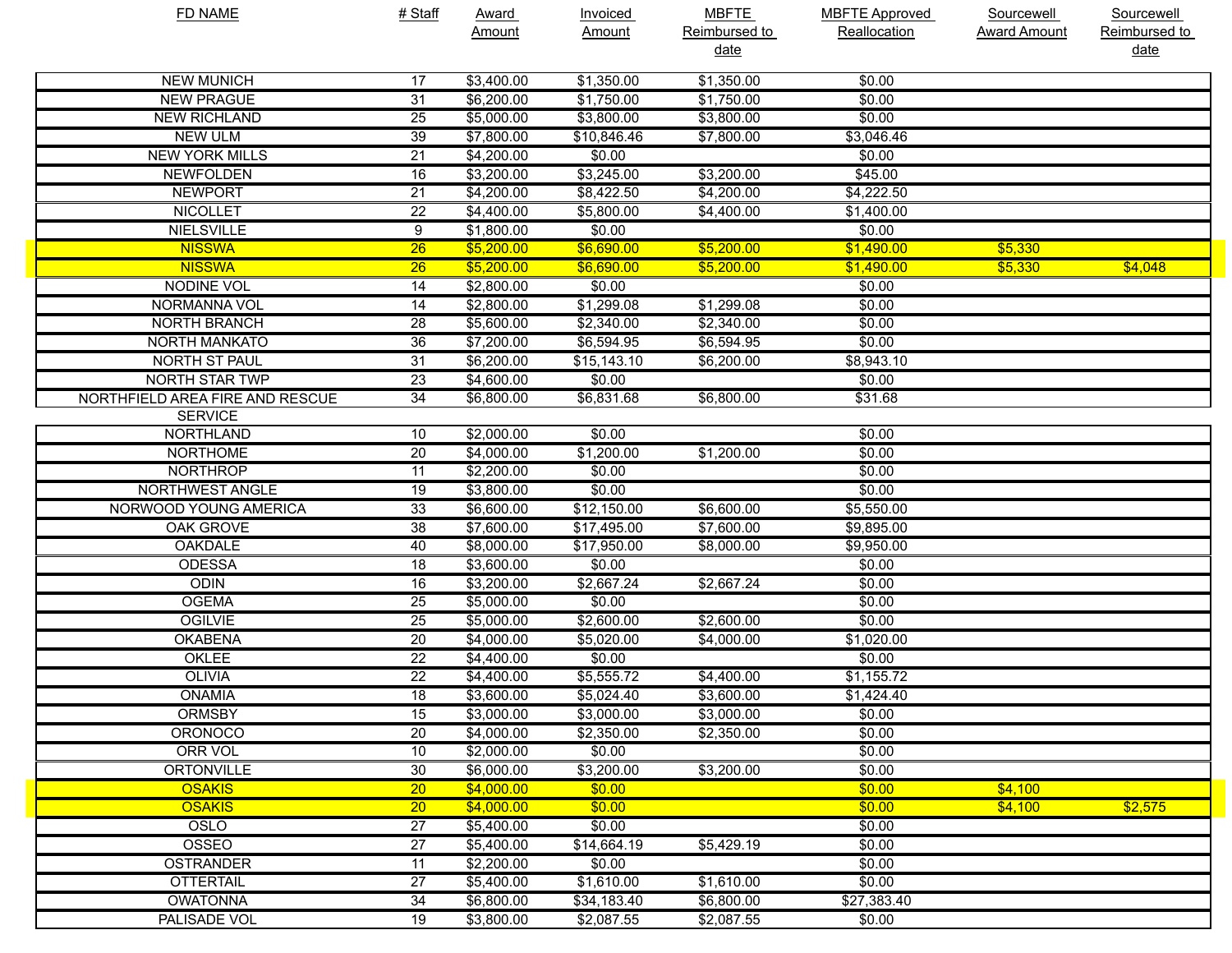| <b>FD NAME</b>                    | # Staff         | <b>Award</b> | <b>Invoiced</b> | <b>MBFTE</b>  | <b>MBFTE Approved</b> | <b>Sourcewell</b>   | Sourcewell    |
|-----------------------------------|-----------------|--------------|-----------------|---------------|-----------------------|---------------------|---------------|
|                                   |                 | Amount       | <b>Amount</b>   | Reimbursed to | Reallocation          | <b>Award Amount</b> | Reimbursed to |
|                                   |                 |              |                 | <u>date</u>   |                       |                     | <u>date</u>   |
| <b>PALO REGIONAL</b>              | 17              | \$3,400.00   | \$5,110.00      | \$3,400.00    | \$1,710.00            |                     |               |
| <b>PARK RAPIDS</b>                | 26              | \$5,200.00   | \$8,328.28      | \$5,200.00    | \$3,128.28            |                     |               |
| <b>PARKERS PRAIRIE</b>            | 29              | \$5,800.00   | \$3,300.00      | \$3,300.00    | \$0.00                |                     |               |
| <b>PAYNESVILLE</b>                | 25              | \$5,000.00   | \$7,240.00      | \$5,000.00    | \$2,240.00            |                     |               |
| PELICAN RAPIDS VOL                | 24              | \$4,800.00   | \$1,400.00      | \$1,400.00    | \$0.00                |                     |               |
| <b>PEMBERTON</b>                  | 14              | \$2,800.00   | \$3,260.00      | \$2,800.00    | \$460.00              |                     |               |
| <b>PENNOCK</b>                    | 21              | \$4,200.00   | \$5,115.00      | \$4,200.00    | \$915.00              |                     |               |
| PEQUAYWAN LAKE AREA               | 15              | \$3,000.00   | \$2,575.00      | \$2,575.00    | \$0.00                |                     |               |
| <b>PEQUOT LAKES</b>               | $\overline{26}$ | \$5,200.00   | \$15.00         | \$15.00       | \$0.00                | \$5,330             |               |
| <b>PEQUOT LAKES</b>               | $\overline{26}$ | \$5,200.00   | \$15.00         | \$15.00       | \$0.00                | \$5,330             | \$2,710       |
| <b>PERHAM</b>                     | 29              | \$5,800.00   | \$1,830.00      | \$1,830.00    | \$0.00                |                     |               |
| <b>PICKWICK</b>                   | 26              | \$5,200.00   | \$1,814.00      | \$1,814.00    | \$0.00                |                     |               |
| <b>PIERZ</b>                      | 28              | \$5,600.00   | \$3,309.00      | \$3,309.00    | \$0.00                | \$5,740             |               |
| <b>PIERZ</b>                      | $\overline{28}$ | \$5,600.00   | \$3,309.00      | \$3,309.00    | \$0.00                | \$5,740             | \$5,520       |
| <b>PIKE SANDY BRITT</b>           | 22              | \$4,400.00   | \$2,665.00      | \$2,665.00    | \$0.00                |                     |               |
| <b>PILLAGER AREA</b>              | $\overline{22}$ | \$4,400.00   | \$4,400.00      | \$4,400.00    | \$0.00                | \$4,510             |               |
| <b>PILLAGER AREA</b>              | $\overline{22}$ | \$4,400.00   | \$4,400.00      | \$4,400.00    | \$0.00                | \$4,510             | \$4,232       |
| <b>PINE CITY</b>                  | $\overline{27}$ | \$5,400.00   | \$0.00          |               | \$0.00                |                     |               |
| <b>PINE ISLAND</b>                | 21              | \$4,200.00   | \$4,330.00      | \$4,200.00    | \$130.00              |                     |               |
| <b>PINE RIVER</b>                 | 16              | \$3,200.00   | \$2,031.29      | \$2,031.29    | \$0.00                | \$3,280             |               |
| <b>PINE RIVER</b>                 | 16              | \$3,200.00   | \$2,031.29      | \$2,031.29    | \$0.00                | \$3,280             | \$1,537       |
| <b>PIPESTONE</b>                  | 34              | \$6,800.00   | \$4,050.00      | \$4,050.00    | \$0.00                |                     |               |
| <b>PLAINVIEW</b>                  | 21              | \$4,200.00   | \$0.00          |               | \$0.00                |                     |               |
| <b>PLATO</b>                      | 22              | \$4,400.00   | \$10,207.03     | \$4,400.00    | \$5,807.03            |                     |               |
| <b>PLUMMER</b>                    | $\overline{21}$ | \$4,200.00   | \$0.00          |               | \$0.00                |                     |               |
| <b>PLYMOUTH</b>                   | 79              | \$15,800.00  | \$70,898.64     | \$15,800.00   | \$55,098.64           |                     |               |
| <b>PORTER</b>                     | 26              | \$5,200.00   | \$0.00          |               | \$0.00                |                     |               |
| <b>PRESTON</b>                    | 24              | \$4,800.00   | \$5,010.00      | \$4,800.00    | \$210.00              |                     |               |
| <b>PRINCETON</b>                  | 37              | \$7,400.00   | \$14,769.00     | \$7,400.00    | \$7,369.00            |                     |               |
| <b>PRINSBURG</b>                  | 16              | \$3,200.00   | \$1,250.00      | \$1,250.00    | \$0.00                |                     |               |
| <b>PRIOR LAKE</b>                 | 42              | \$8,400.00   | \$27,429.00     | \$8,400.00    | \$19,029.00           |                     |               |
| <b>PROCTOR</b>                    | 25              | \$5,000.00   | \$2,300.00      | \$2,300.00    | \$0.00                |                     |               |
| <b>RAMSEY</b>                     | 49              | \$9,800.00   | \$11,133.08     | \$9,800.00    | \$1,333.08            |                     |               |
| RANDALL                           | $\overline{23}$ | \$4,600.00   | \$2,354.66      | \$2,354.66    | \$0.00                | \$4,715             |               |
| <b>RANDALL</b>                    | 23              | \$4,600.00   | \$2,354.66      | \$2,354.66    | \$0.00                | \$4,715             | \$5,384       |
| RANDOLPH-HAMPTON                  | 30              | \$6,000.00   | \$0.00          |               | \$0.00                |                     |               |
| <b>RAYMOND</b>                    | 20              | \$4,000.00   | \$1,450.00      | \$1,450.00    | \$0.00                |                     |               |
| <b>RED LAKE FALLS</b>             | 19              | \$3,800.00   | \$0.00          |               | \$0.00                |                     |               |
| RED LAKE-BUREAU OF INDIAN AFFAIRS | 10              | \$2,000.00   | \$0.00          |               | \$0.00                |                     |               |
| <b>RED WING</b>                   | 39              | \$7,800.00   | \$44,586.99     | \$7,800.00    | \$36,786.99           |                     |               |
| <b>REDWOOD FALLS</b>              | 30              | \$6,000.00   | \$5,946.30      | \$5,946.30    | \$0.00                |                     |               |
| <b>REMER</b>                      | $\overline{21}$ | \$4,200.00   | \$7,695.00      | \$4,200.00    | \$3,495.00            | \$4,305             |               |
| <b>REMER</b>                      | 21              | \$4,200.00   | \$7,695.00      | \$4,200.00    | \$3,495.00            | \$4,305             | \$1,800       |
| <b>RENVILLE</b>                   | 24              | \$4,800.00   | \$810.75        | \$810.75      | \$0.00                |                     |               |
| <b>RICE</b>                       | 20              | \$4,000.00   | \$5,614.40      | \$4,000.00    | \$1,614.40            |                     |               |
| <b>RICE LAKE VOL</b>              | 28              | \$5,600.00   | \$8,409.37      | \$5,600.00    | \$2,809.37            |                     |               |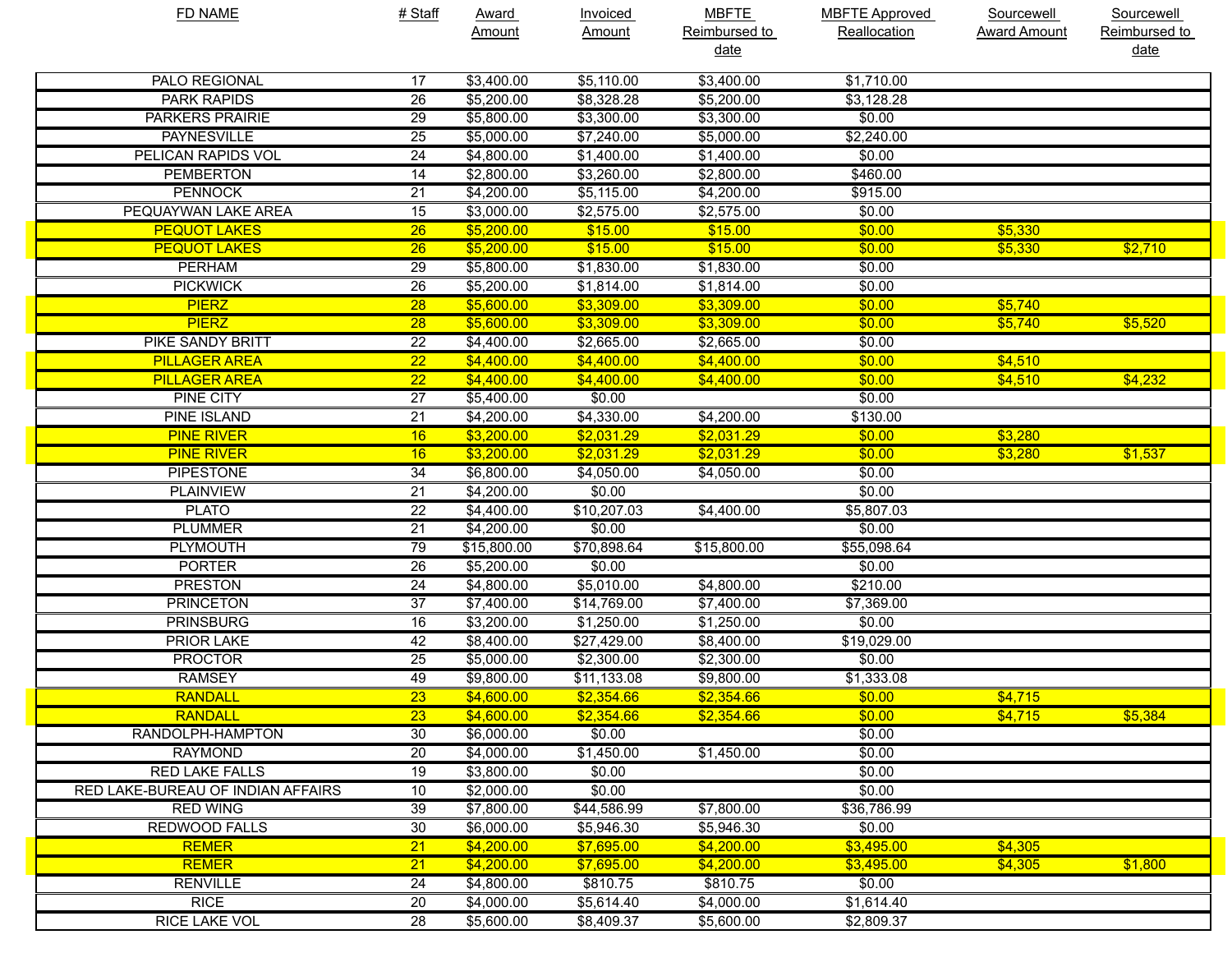| FD NAME                   | # Staff         | <b>Award</b> | Invoiced      | <b>MBFTE</b>  | <b>MBFTE Approved</b> | Sourcewell          | Sourcewell    |
|---------------------------|-----------------|--------------|---------------|---------------|-----------------------|---------------------|---------------|
|                           |                 | Amount       | <b>Amount</b> | Reimbursed to | Reallocation          | <b>Award Amount</b> | Reimbursed to |
|                           |                 |              |               | <u>date</u>   |                       |                     | <u>date</u>   |
| <b>RICHFIELD</b>          | 27              | \$5,400.00   | \$81,109.70   | \$5,400.00    | \$75,709.70           |                     |               |
| <b>RICHMOND</b>           | 23              | \$4,600.00   | \$4,523.00    | \$4,523.00    | \$0.00                |                     |               |
| <b>RIDGEWAY COMMUNITY</b> | $\overline{16}$ | \$3,200.00   | \$0.00        |               | \$0.00                |                     |               |
| <b>ROBBINSDALE</b>        | 28              | \$5,600.00   | \$8,806.66    | \$5,600.00    | \$3,206.66            |                     |               |
| <b>ROCHESTER</b>          | 103             | \$20,600.00  | \$91,882.83   | \$20,600.00   | \$71,282.83           |                     |               |
| <b>ROCHESTER AIRPORT</b>  | $\overline{15}$ | \$3,000.00   | \$9,400.00    | \$3,000.00    | \$6,400.00            |                     |               |
| <b>ROCKFORD</b>           | $\overline{32}$ | \$6,400.00   | \$0.00        |               | \$0.00                |                     |               |
| <b>ROCKVILLE</b>          | $\overline{27}$ | \$5,400.00   | \$4,825.00    | \$4,825.00    | \$0.00                |                     |               |
| <b>ROGERS</b>             | 40              | \$8,000.00   | \$8,340.47    | \$8,000.00    | \$340.47              |                     |               |
| <b>ROLLINGSTONE</b>       | 21              | \$4,200.00   | \$700.00      | \$700.00      | \$0.00                |                     |               |
| <b>ROSE CREEK AREA</b>    | $\overline{22}$ | \$4,400.00   | \$6,880.00    | \$4,400.00    | \$2,480.00            |                     |               |
| <b>ROSEAU</b>             | 29              | \$5,800.00   | \$1,170.00    | \$1,170.00    | \$0.00                |                     |               |
| <b>ROSEMOUNT</b>          | 44              | \$8,800.00   | \$13,400.57   | \$8,800.00    | \$4,600.57            |                     |               |
| <b>ROSEVILLE</b>          | 34              | \$6,800.00   | \$17,389.90   | \$6,800.00    | \$10,589.90           |                     |               |
| <b>ROTHSAY</b>            | 21              | \$4,200.00   | \$0.00        |               | \$0.00                |                     |               |
| <b>ROUND LAKE</b>         | 19              | \$3,800.00   | \$0.00        |               | \$0.00                |                     |               |
| <b>ROYALTON</b>           | $\overline{22}$ | \$4,400.00   | \$2,789.00    | \$2,789.00    | \$0.00                | \$4,510             |               |
| <b>ROYALTON</b>           | $\overline{22}$ | \$4,400.00   | \$2,789.00    | \$2,789.00    | \$0.00                | \$4,510             | \$4,232       |
| <b>RUSH CITY</b>          | $\overline{27}$ | \$5,400.00   | \$10,173.32   | \$5,400.00    | \$4,773.32            |                     |               |
| <b>RUSHFORD</b>           | 32              | \$6,400.00   | \$5,305.00    | \$5,305.00    | \$0.00                |                     |               |
| <b>RUSHMORE</b>           | 19              | \$3,800.00   | \$0.00        |               | \$0.00                |                     |               |
| <b>RUSSELL</b>            | $\overline{18}$ | \$3,600.00   | \$0.00        |               | \$0.00                |                     |               |
| <b>RUTHTON</b>            | 17              | \$3,400.00   | \$677.00      | \$677.00      | \$0.00                |                     |               |
| SABIN-ELMWOOD             | $\overline{27}$ | \$5,400.00   | \$1,225.00    | \$1,225.00    | \$0.00                |                     |               |
| <b>SACRED HEART</b>       | $\overline{25}$ | \$5,000.00   | \$6,070.56    | \$5,000.00    | \$1,070.56            |                     |               |
| <b>SANBORN</b>            | $\overline{20}$ | \$4,000.00   | \$3,256.70    | \$3,256.70    | \$0.00                |                     |               |
| <b>SANDSTONE VOL</b>      | 17              | \$3,400.00   | \$4,230.00    | \$3,400.00    | \$830.00              |                     |               |
| <b>SARTELL</b>            | 29              | \$5,800.00   | \$4,420.00    | \$4,420.00    | \$0.00                |                     |               |
| <b>SAUK CENTRE</b>        | 30              | \$6,000.00   | \$4,440.00    | \$4,440.00    | \$0.00                |                     |               |
| <b>SAUK RAPIDS</b>        | 28              | \$5,600.00   | \$2,100.00    | \$2,100.00    | \$0.00                |                     |               |
| <b>SAVAGE</b>             | 40              | \$8,000.00   | \$64,102.82   | \$8,000.00    | \$56,102.82           |                     |               |
| <b>SCANDIA</b>            | 23              | \$4,600.00   | \$310.00      | \$310.00      | \$0.00                |                     |               |
| <b>SCANDIA VALLEY</b>     | 20              | \$4,000.00   | \$0.00        |               | \$0.00                | \$4,100             |               |
| <b>SCANDIA VALLEY</b>     | $\overline{20}$ | \$4,000.00   | \$0.00        |               | \$0.00                | \$4,100             | \$2,950       |
| <b>SCHROEDER</b>          | 10              | \$2,000.00   | \$0.00        |               | \$0.00                |                     |               |
| <b>SEAFORTH</b>           | $\overline{12}$ | \$2,400.00   | \$1,844.58    | \$1,844.58    | \$0.00                |                     |               |
| <b>SEBEKA</b>             | 20              | \$4,000.00   | \$1,947.40    | \$1,947.40    | \$0.00                | \$4,100             |               |
| <b>SEBEKA</b>             | 20              | \$4,000.00   | \$1,947.40    | \$1,947.40    | \$0.00                | \$4,100             | \$4,048       |
| SEDAN                     | 14              | \$2,800.00   | \$1,370.00    | \$1,370.00    | \$0.00                |                     |               |
| <b>SHAFER FRANCONIA</b>   | 20              | \$4,000.00   | \$36,599.00   | \$4,000.00    | \$32,599.00           |                     |               |
| <b>SHAKOPEE</b>           | 44              | \$8,800.00   | \$73,702.28   | \$8,800.00    | \$64,902.28           |                     |               |
| <b>SHELLY</b>             | 16              | \$3,200.00   | \$0.00        |               | \$0.00                |                     |               |
| <b>SHERBURN</b>           | 23              | \$4,600.00   | \$1,500.00    | \$1,500.00    | \$0.00                |                     |               |
| <b>SHEVLIN</b>            | 25              | \$5,000.00   | \$6,909.42    | \$5,000.00    | \$1,909.42            |                     |               |
| <b>SILICA AREA</b>        | 10              | \$2,000.00   | \$0.00        |               | \$0.00                |                     |               |
| <b>SILVER BAY</b>         | 21              | \$4,200.00   | \$4,200.00    | \$4,200.00    | \$0.00                |                     |               |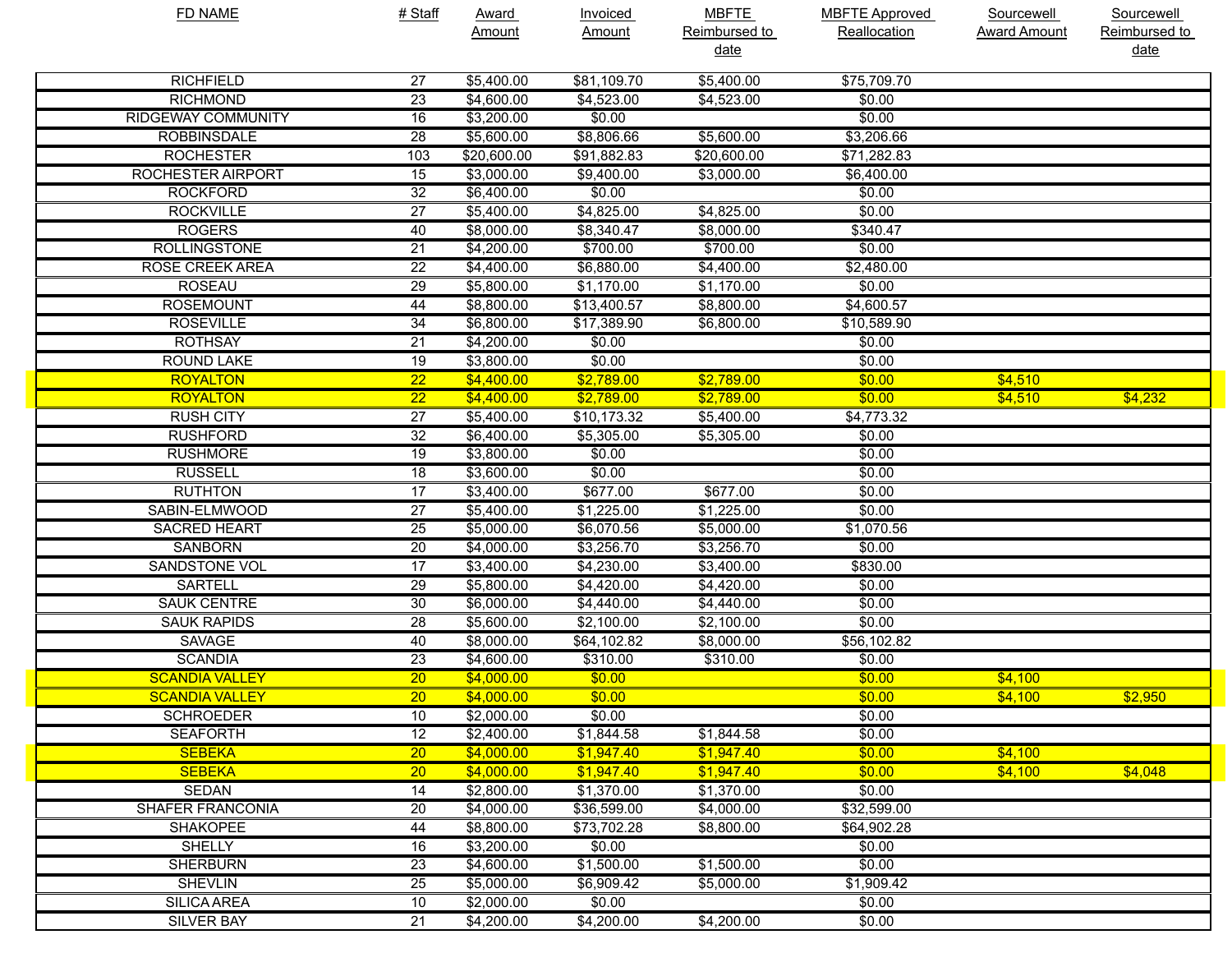| FD NAME                  | # Staff         | <b>Award</b>  | <b>Invoiced</b> | <b>MBFTE</b>  | <b>MBFTE Approved</b> | Sourcewell          | Sourcewell    |
|--------------------------|-----------------|---------------|-----------------|---------------|-----------------------|---------------------|---------------|
|                          |                 | <b>Amount</b> | <b>Amount</b>   | Reimbursed to | Reallocation          | <b>Award Amount</b> | Reimbursed to |
|                          |                 |               |                 | <u>date</u>   |                       |                     | date          |
| <b>SILVER LAKE</b>       | 27              | \$5,400.00    | \$4,984.00      | \$4,984.00    | \$0.00                |                     |               |
| <b>SLAYTON</b>           | $\overline{30}$ | \$6,000.00    | \$5,220.00      | \$5,220.00    | \$0.00                |                     |               |
| <b>SLEEPY EYE</b>        | $\overline{31}$ | \$6,200.00    | \$6,165.00      | \$6,165.00    | \$0.00                |                     |               |
| SOLWAY                   | $\overline{20}$ | \$4,000.00    | \$4,440.00      | \$4,000.00    | \$440.00              |                     |               |
| <b>SOLWAY TWP</b>        | $\overline{13}$ | \$2,600.00    | \$0.00          |               | \$0.00                |                     |               |
| <b>SOUTH BEND</b>        | 19              | \$3,800.00    | \$4,600.00      | \$3,800.00    | \$800.00              |                     |               |
| <b>SOUTH HAVEN</b>       | 24              | \$4,800.00    | \$150.00        | \$150.00      | \$0.00                |                     |               |
| <b>SOUTH METRO</b>       | 41              | \$8,200.00    | \$155,102.10    | \$8,200.00    | \$146,902.10          |                     |               |
| <b>SPICER</b>            | $\overline{25}$ | \$5,000.00    | \$2,000.00      | \$2,000.00    | \$0.00                |                     |               |
| <b>SPRING GROVE</b>      | $\overline{23}$ | \$4,600.00    | \$4,340.00      | \$4,340.00    | \$0.00                |                     |               |
| <b>SPRING LAKE PARK</b>  | 62              | \$12,400.00   | \$14,855.95     | \$12,400.00   | \$2,455.95            |                     |               |
| <b>SPRING VALLEY</b>     | 24              | \$4,800.00    | \$5,800.00      | \$4,800.00    | \$1,000.00            |                     |               |
| <b>SPRINGFIELD VOL</b>   | $\overline{25}$ | \$5,000.00    | \$4,490.67      | \$4,490.67    | \$0.00                |                     |               |
| <b>SQUAW LAKE</b>        | $\overline{17}$ | \$3,400.00    | \$450.00        | \$450.00      | \$0.00                |                     |               |
| ST ANTHONY VILLAGE       | $\overline{28}$ | \$5,600.00    | \$28,811.85     | \$5,600.00    | \$23,211.85           |                     |               |
| <b>ST AUGUSTA</b>        | $\overline{25}$ | \$5,000.00    | \$6,000.00      | \$5,000.00    | \$1,000.00            |                     |               |
| <b>ST BONIFACIUS</b>     | $\overline{24}$ | \$4,800.00    | \$6,365.00      | \$4,800.00    | \$1,565.00            |                     |               |
| <b>ST CHARLES</b>        | 28              | \$5,600.00    | \$7,840.00      | \$5,600.00    | \$2,240.00            |                     |               |
| <b>ST CLAIR</b>          | $\overline{23}$ | \$4,600.00    | \$5,970.00      | \$4,600.00    | \$1,370.00            |                     |               |
| <b>ST CLOUD</b>          | 65              | \$13,000.00   | \$119,389.91    | \$13,000.00   | \$106,389.91          |                     |               |
| <b>ST FRANCIS</b>        | $\overline{23}$ | \$4,600.00    | \$7,996.50      | \$4,600.00    | \$3,396.50            |                     |               |
| <b>ST HILAIRE</b>        | 19              | \$3,800.00    | \$0.00          |               | \$0.00                |                     |               |
| <b>ST JAMES</b>          | $\overline{32}$ | \$6,400.00    | \$8,268.00      | \$6,400.00    | \$1,868.00            |                     |               |
| ST JOHNS FIRE DEPARTMENT | $\overline{22}$ | \$4,400.00    | \$0.00          |               | \$0.00                |                     |               |
| ST JOSEPH VOL            | $\overline{28}$ | \$5,600.00    | \$3,800.00      | \$3,800.00    | \$0.00                |                     |               |
| ST LEO                   | 18              | \$3,600.00    | \$0.00          |               | \$0.00                |                     |               |
| <b>ST LOUIS PARK</b>     | 48              | \$9,600.00    | \$55,859.76     | \$9,600.00    | \$46,259.76           |                     |               |
| <b>ST MARTIN</b>         | $\overline{25}$ | \$5,000.00    | \$5,806.00      | \$5,000.00    | \$806.00              |                     |               |
| <b>ST MICHAEL</b>        | 31              | \$6,200.00    | \$16,150.00     | \$6,200.00    | \$9,950.00            |                     |               |
| <b>ST PAUL</b>           | 447             | \$89,400.00   | \$228,609.02    | \$89,400.00   | \$139,209.02          |                     |               |
| <b>ST PAUL PARK</b>      | 24              | \$4,800.00    | \$0.00          |               | \$0.00                |                     |               |
| <b>ST PETER</b>          | 34              | \$6,800.00    | \$6,500.00      | \$6,500.00    | \$0.00                |                     |               |
| <b>ST STEPHEN</b>        | 24              | \$4,800.00    | \$6,315.00      | \$4,800.00    | \$1,515.00            |                     |               |
| STACY-LENT               | $\overline{29}$ | \$5,800.00    | \$4,712.00      | \$4,712.00    | \$0.00                |                     |               |
| <b>STAPLES</b>           | 25              | \$5,000.00    | \$5,135.00      | \$5,000.00    | \$135.00              | \$5,125             |               |
| <b>STAPLES</b>           | 25              | \$5,000.00    | \$5,135.00      | \$5,000.00    | \$135.00              | \$5,125             | \$4,232       |
| <b>STARBUCK</b>          | $\overline{25}$ | \$5,000.00    | \$3,975.00      | \$3,975.00    | \$0.00                |                     |               |
| <b>STEPHEN</b>           | $\overline{27}$ | \$5,400.00    | \$4,235.00      | \$4,235.00    | \$0.00                |                     |               |
| <b>STEWART</b>           | $\overline{14}$ | \$2,800.00    | \$1,200.00      | \$1,200.00    | \$0.00                |                     |               |
| <b>STEWARTVILLE</b>      | $\overline{37}$ | \$7,400.00    | \$0.00          |               | \$0.00                |                     |               |
| <b>STILLWATER</b>        | 39              | \$7,800.00    | \$4,493.02      | \$4,493.02    | \$0.00                |                     |               |
| <b>STORDEN</b>           | $\overline{21}$ | \$4,200.00    | \$0.00          |               | \$0.00                |                     |               |
| <b>STURGEON LAKE</b>     | $\overline{14}$ | \$2,800.00    | \$0.00          |               | \$0.00                |                     |               |
| <b>SUNBURG</b>           | $\overline{25}$ | \$5,000.00    | \$0.00          |               | \$0.00                |                     |               |
| <b>SWANVILLE</b>         | 21              | \$4,200.00    | \$4,200.00      | \$4,200.00    | \$0.00                | \$4,305             |               |
| <b>SWANVILLE</b>         | 21              | \$4,200.00    | \$4,200.00      | \$4,200.00    | \$0.00                | \$4,305             |               |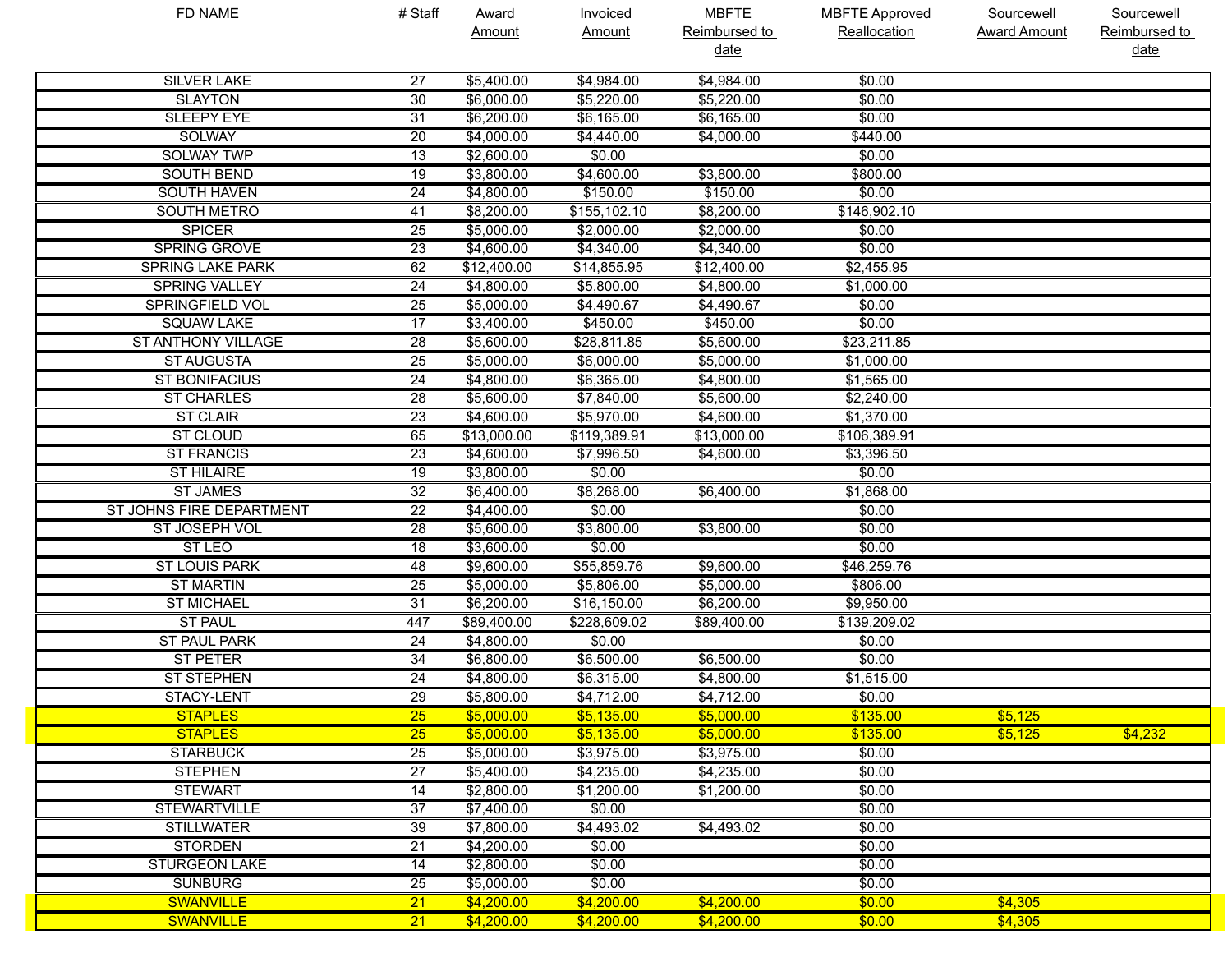| <b>FD NAME</b>               | # Staff         | <b>Award</b> | <b>Invoiced</b> | <b>MBFTE</b>                 | <b>MBFTE Approved</b> | Sourcewell          | <b>Sourcewell</b>     |
|------------------------------|-----------------|--------------|-----------------|------------------------------|-----------------------|---------------------|-----------------------|
|                              |                 | Amount       | Amount          | Reimbursed to<br><u>date</u> | Reallocation          | <b>Award Amount</b> | Reimbursed to<br>date |
| <b>TACONITE</b>              | 19              | \$3,800.00   | \$3,920.00      | \$3,800.00                   | \$120.00              |                     |                       |
| <b>TAUNTON</b>               | 16              | \$3,200.00   | \$3,126.41      | \$3,126.41                   | \$0.00                |                     |                       |
| <b>TAYLORS FALLS</b>         | $\overline{21}$ | \$4,200.00   | \$6,609.38      | \$4,200.00                   | \$2,409.38            |                     |                       |
| THIEF RIVER FALLS            | $\overline{27}$ | \$5,400.00   | \$5,669.66      | \$5,400.00                   | \$269.66              |                     |                       |
| <b>TINTAH</b>                | $\overline{25}$ | \$5,000.00   | \$2,287.45      | \$2,287.45                   | \$0.00                |                     |                       |
| <b>TOFTE</b>                 | 14              | \$2,800.00   | \$0.00          |                              | \$0.00                |                     |                       |
| <b>TOIVOLA VOL FIRE DEPT</b> | 13              | \$2,600.00   | \$5,520.00      | \$2,600.00                   | \$2,920.00            |                     |                       |
| <b>TOWER</b>                 | 11              | \$2,200.00   | \$2,870.00      | \$2,200.00                   | \$670.00              |                     |                       |
| <b>TRACY</b>                 | 28              | \$5,600.00   | \$0.00          |                              | \$0.00                |                     |                       |
| <b>TRIMONT</b>               | 26              | \$5,200.00   | \$7,520.00      | \$5,200.00                   | \$2,320.00            |                     |                       |
| <b>TROUT LAKE</b>            | $\overline{21}$ | \$4,200.00   | \$230.00        | \$230.00                     | \$0.00                |                     |                       |
| <b>TRUMAN</b>                | 28              | \$5,600.00   | \$1,060.00      | \$1,060.00                   | \$0.00                |                     |                       |
| <b>TWIN LAKES</b>            | 11              | \$2,200.00   | \$0.00          |                              | \$0.00                |                     |                       |
| <b>TWIN LAKES VOL</b>        | $\overline{12}$ | \$2,400.00   | \$5,480.00      | \$2,400.00                   | \$3,080.00            |                     |                       |
| <b>TWIN VALLEY</b>           | 18              | \$3,600.00   | \$2,250.00      | \$2,250.00                   | \$0.00                |                     |                       |
| <b>TWO HARBORS</b>           | $\overline{22}$ | \$4,400.00   | \$1,370.00      | \$1,370.00                   | \$0.00                |                     |                       |
| <b>TYLER</b>                 | $\overline{29}$ | \$5,800.00   | \$0.00          |                              | \$0.00                |                     |                       |
| <b>ULEN</b>                  | $\overline{25}$ | \$5,000.00   | \$1,325.00      | \$1,325.00                   | \$0.00                |                     |                       |
| <b>UNDERWOOD</b>             | $\overline{22}$ | \$4,400.00   | \$3,605.00      | \$3,605.00                   | \$0.00                |                     |                       |
| <b>UPSALA</b>                | $\overline{21}$ | \$4,200.00   | \$0.00          |                              | \$0.00                | \$4,305             |                       |
| <b>UPSALA</b>                | $\overline{21}$ | \$4,200.00   | \$0.00          |                              | \$0.00                | \$4,305             |                       |
| <b>US STEEL MINNTAC</b>      | $\overline{27}$ | \$5,400.00   | \$12,679.90     | \$5,400.00                   | \$7,279.90            |                     |                       |
| <b>VADNAIS HEIGHTS</b>       | 39              | \$7,800.00   | \$26,188.19     | \$7,800.00                   | \$18,388.19           |                     |                       |
| <b>VERGAS</b>                | $\overline{25}$ | \$5,000.00   | \$3,500.00      | \$3,500.00                   | \$0.00                |                     |                       |
| <b>VERMILION LAKE</b>        | 14              | \$2,800.00   | \$1,100.00      | \$1,100.00                   | \$0.00                |                     |                       |
| <b>VERNDALE</b>              | $\overline{22}$ | \$4,400.00   | \$0.00          |                              | \$0.00                | \$4,510             |                       |
| <b>VERNDALE</b>              | $\overline{22}$ | \$4,400.00   | \$0.00          |                              | \$0.00                | \$4,510             | \$1,400               |
| <b>VERNON CENTER</b>         | 19              | \$3,800.00   | \$3,014.90      | \$3,014.90                   | \$0.00                |                     |                       |
| <b>VESTA</b>                 | $\overline{17}$ | \$3,400.00   | \$1,850.00      | \$1,850.00                   | \$0.00                |                     |                       |
| <b>VICTORIA</b>              | $\overline{32}$ | \$6,400.00   | \$19,570.16     | \$6,400.00                   | \$13,170.16           |                     |                       |
| <b>VIKING</b>                | 22              | \$4,400.00   | \$1,025.00      | \$1,025.00                   | \$0.00                |                     |                       |
| <b>VILLARD VOL</b>           | 26              | \$5,200.00   | \$0.00          |                              | \$0.00                |                     |                       |
| <b>VINING</b>                | $\overline{17}$ | \$3,400.00   | \$0.00          |                              | \$0.00                |                     |                       |
| <b>VIRGINIA</b>              | 33              | \$6,600.00   | \$41,016.33     | \$6,600.00                   | \$34,416.33           |                     |                       |
| <b>WABASHA</b>               | 28              | \$5,600.00   | \$2,700.00      | \$2,700.00                   | \$0.00                |                     |                       |
| <b>WABASSO VOL</b>           | 25              | \$5,000.00   | \$4,608.60      | \$4,608.60                   | \$0.00                |                     |                       |
| <b>WACONIA</b>               | 31              | \$6,200.00   | \$10,183.27     | \$6,200.00                   | \$3,983.27            |                     |                       |
| <b>WADENA</b>                | 19              | \$3,800.00   | \$10,536.82     | \$3,800.00                   | \$6,736.82            | \$3,895             |                       |
| <b>WADENA</b>                | 19              | \$3,800.00   | \$10,536.82     | \$3,800.00                   | \$6,736.82            | \$3,895             | \$3,680               |
| <b>WAITE PARK</b>            | 23              | \$4,600.00   | \$18,565.00     | \$4,600.00                   | \$13,965.00           |                     |                       |
| <b>WALDORF</b>               | 20              | \$4,000.00   | \$3,791.40      | \$3,791.40                   | \$0.00                |                     |                       |
| <b>WALKER</b>                | $\overline{22}$ | \$4,400.00   | \$2,345.00      | \$2,345.00                   | \$0.00                | \$4,510             |                       |
| <b>WALKER</b>                | $\overline{22}$ | \$4,400.00   | \$2,345.00      | \$2,345.00                   | \$0.00                | \$4,510             | \$4,000               |
| <b>WALNUT GROVE</b>          | 24              | \$4,800.00   | \$6,130.00      | \$4,800.00                   | \$1,330.00            |                     |                       |
| <b>WALTERS VOL</b>           | 19              | \$3,800.00   | \$1,700.00      | \$1,700.00                   | \$0.00                |                     |                       |
| <b>WANAMINGO</b>             | 30              | \$6,000.00   | \$3,470.00      | \$3,470.00                   | \$0.00                |                     |                       |